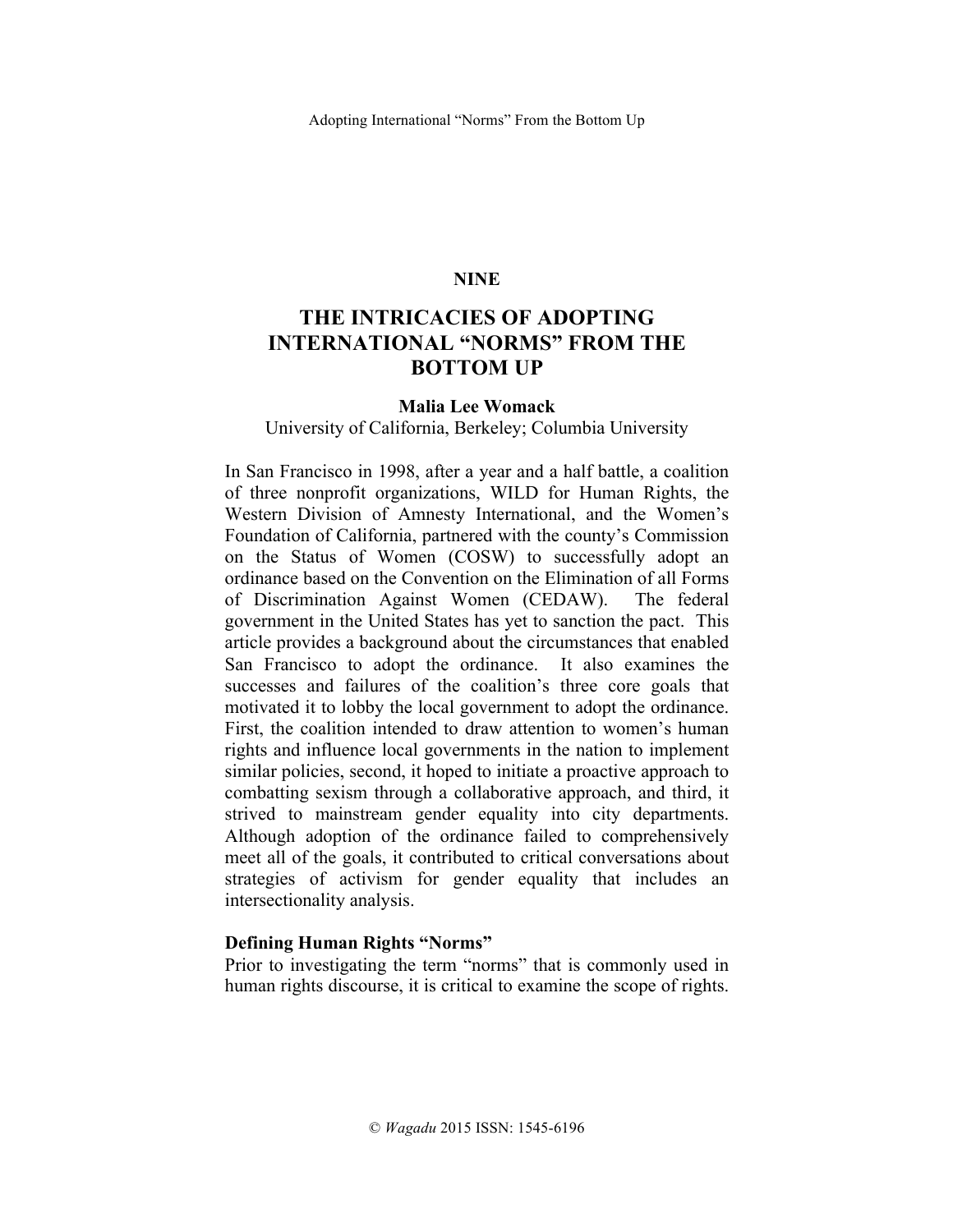First, every right is not treated equal. "Understanding the nature of the 'right' involved can help clarify one's consideration of the degree of protection available, the nature of derogations or exceptions, the priorities to be afforded to various rights, [and] the question of the hierarchal relationships in a series of rights…" (Shestack, 1998, p. 204). Members of communities that have the most economic and political power have the greatest ability to frame and monitor rights. This rings true when interrogating the historical construction and interpretation of human rights that conceptualized males as the norm (Reilly, 2009, p. 3; Peach, 2001, p. 154). Drafters of early international human rights treaties were almost in totality men, and thus agreements produced by the drafters reflect their desires for rights (Bunch, 1995, p. 13). Human rights pacts since the United Nations crystallized and up to the present day are primarily focused on public life even though women have notable need for protection in private life (Bunch, 1995, p. 13). This occurs in part because when rights statutes are drafted, in order to avoid lengthy debates about proper wording to include, phrases from past treaties are input into the new multilateral agreements (Merry, 2006, p. 43). Yet, due to events such as the 1995 Beijing Conference on Women, women's issues are increasingly entering into discourse about human rights (Balchin, 2011, p. 12). Despite women's heightened participation in shaping and monitoring human rights, these advocates for gender equality have had difficulty gaining support for women's rights, which are "often seen as tangential to established [malebiased] priorities or as secondary, less important issues" (Htun & Weldon, 2012, p. 553).

Nevertheless, in contemporary political and academic human rights discourse it is common to refer to rights produced by international treaties as "norms," despite most treaties' lack of ability to address women's needs equally to men's and the needs of diverse income groups. Although this article utilizes the term "norms," it is critical to understand the limitations of the term and its incapability to comprehensively represent diversity cross culturally. The term should be understood considering a number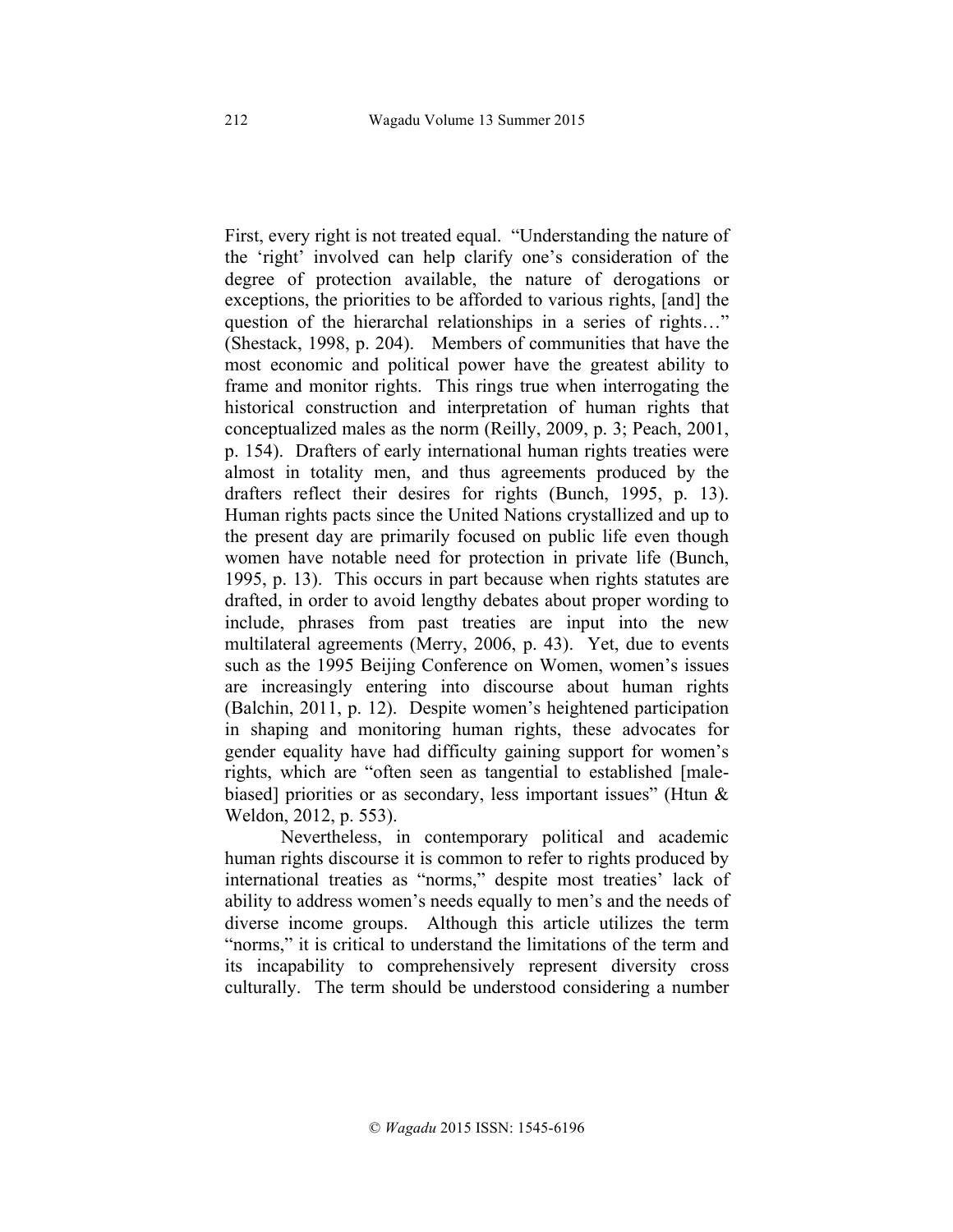of realities. Overall, wealthier countries send more delegates to UN conventions than poorer countries, and wording debates for treaties are held in English, which denotes that delegates who have not mastered the language have greater difficulty shaping what are referred to as international "norms" (Merry, 2006, p. 21, 44). (The debates are later translated into the five other official UN languages: Arabic, Chinese/Mandarin, French, Russian, and Spanish.) Next, actors who partake in the construction of so called norms at the international level are generally of elite and privileged backgrounds, well educated, and reside in urban areas. Human rights law homogenizes cultural desires for rights, and it is common for such transnational actors to ignore or be incapable of representing the needs of people in diverse communities in their nation and abroad (Merry, 2006, p. 3). Often local communities envision social justice in different terms than international human rights actors. Once ratified, "differences in history, colonial experience, [nongovernmental organization (NGO)] activism, governmental structure, and resources have an enormous impact on how international ideas and regulations are adopted" (Merry, 2006, p. 6).

Nongovernmental organizations do have the capability to shape such "norms," but at the international level the noted NGOs are of a particular stature. It is more likely that nonprofits that are highly funded and established, and who foster the greatest media attention are deemed eligible to participate in debates that shape the construction of human rights treaties (Merry, 2006, p. 53, 70). At UN meetings, nonprofit representatives that have the most influence shaping human rights statutes are heads of major US and European organizations, and nonprofits from developing countries have the greatest difficulty being awarded consultative status at the UN (Merry, 2006, p. 55). With the realities highlighted in this section, it is certain that "norms" constructed in human rights statutes are predominantly representative of elite actors. Such awareness must be a springboard for challenging normative human rights discourse in years to come.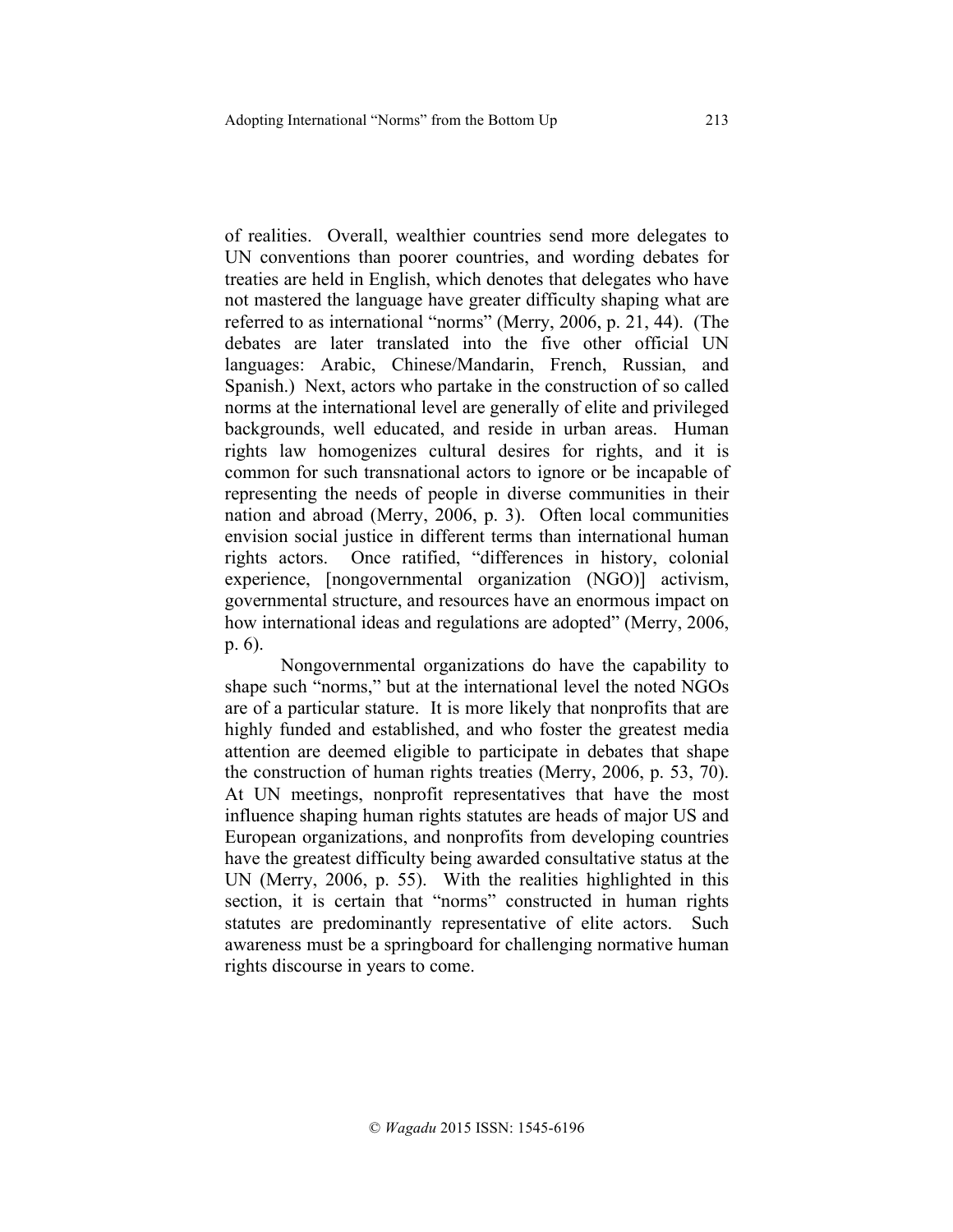### **United States Exceptionalism**

It is customary for the United States to refrain from ratifying human rights treaties. A great barrier to ratification is that twothirds of the Senate must vote in favor of a pact for it to pass (Simmons, 2009, p. 144). When the United States does ratify treaties, it enters into more reservations than all other developed countries, is generally minimally compliant with its obligations, it incorporates few international rights norms into domestic legislation, and it deems that every rights treaty is not selfexecuting and cannot supersede domestic law (Moravcsik, 2005, p. 148; Ignatieff, 2005, p. 3, 6, 148-9). This is in part due to the fact that United States (US) exceptionalist thought is rife in the nation. US exceptionalism is predicated on the core belief that US residents are exceptionally good people with supreme morals who symbolize a personal commitment to liberty and utmost freedom. Therefore, the US's constitution, policies, and practices are treated as though they should be originated within US borders, and as models that should be adopted globally (Forsythe, 2002, p. 503). Yet, the United States developed its political economy through extreme exploitation of women and people of color, which included excluding both parties from property and voting rights, and exploiting their underpaid and/or unpaid, undervalued, and strenuous labor.

Even still, racism, gender inequality, and other prejudiced based injustices are common in the United States today. Women and people of color are still being exploited which preserves a predominantly white patriarchal stronghold on the nation's economic and political resources. This can be observed in the continued social coercion of women to be the dominant unpaid labor providers for their families, in the pay gap between women and men, in the concentration of people of color in poor neighborhoods with unequal resources compared to what is available in wealthier neighborhoods, in the mass incarceration of people of color, and in other forms of structural racism and sexism that infiltrates economic and political activities throughout the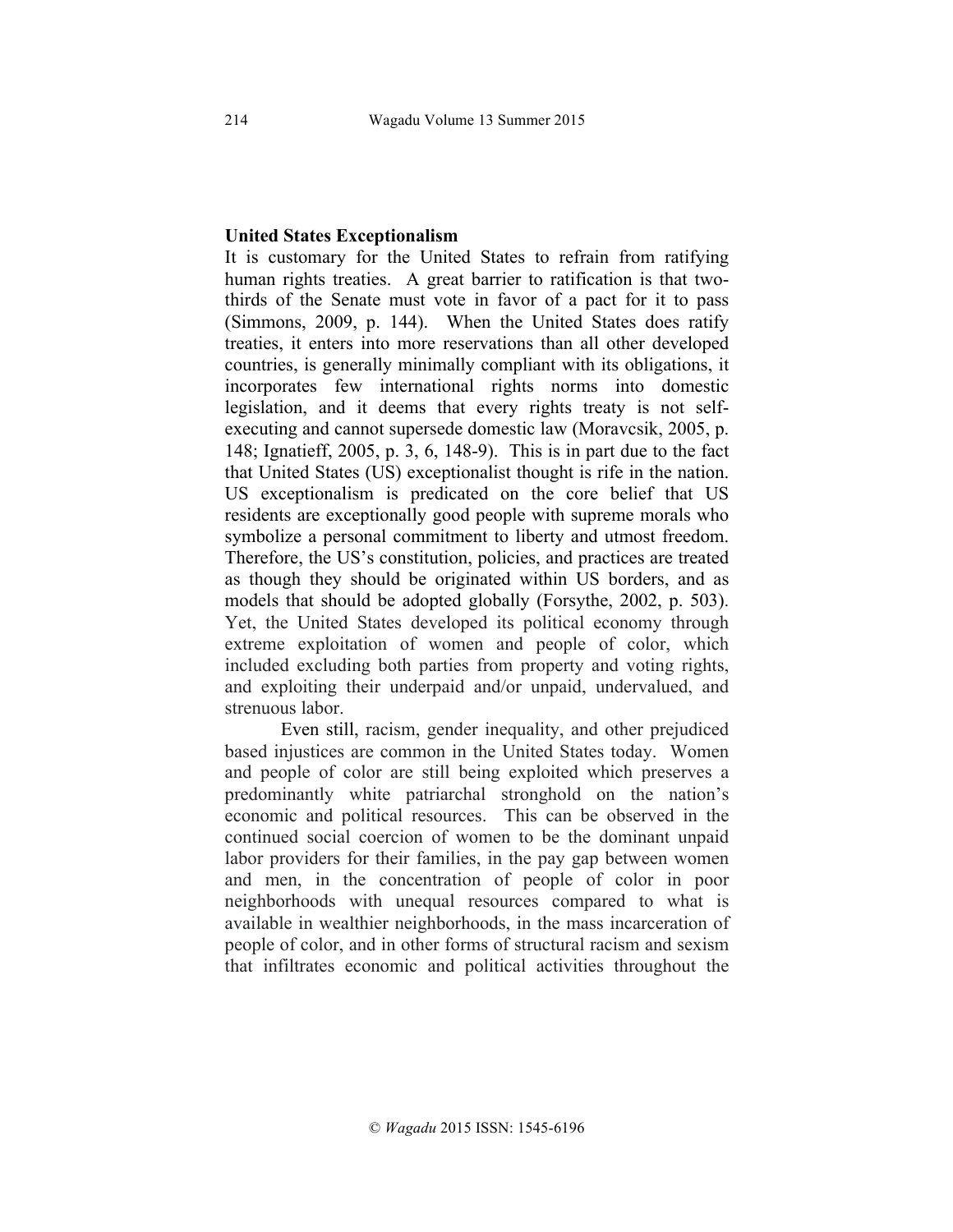nation (Federici, 2012, p. 110; Crenshaw, 2011, p. 1327; Cawthorne, 2008, p. 2).

On a transnational level, "the American public, despite its embrace of American exceptionalism, is not inclined toward great sacrifice to protect the rights of others" (Forsythe, 2002, p. 511). In fact, the nation has frequently exploited the underpaid labor of people abroad and violated core international human rights treaties in order to advance its economy and political interests. Although the US has powerful military capabilities and holds a permanent seat on the Security Council, the state has failed to intervene in multiple cases of genocide, crimes against humanity, and war crimes. The nation's practices towards protecting international humans rights is in fact ambivalent. "Human rights issues may be addressed or ignored, pursued unilaterally or multilaterally, [or] treated as supremely important or clearly secondary to US egoistical interests defined in terms of power and traditional security" (Forsythe, 2002, p. 518). It is crucial to acknowledge the US's normative privileging of domestic policies and interests, despite its prejudiced practices, in order to understand the significance of San Francisco's adoption of its CEDAW ordinance. In the face of federal objection of sanctioning most human rights multilateral agreements, San Francisco's CEDAW ordinance demonstrates to other localities how to adopt international human rights policies from municipalities to the federal government. In other words, San Francisco's practice initiated a general framework in the country demonstrating how to adopt international norms from the bottom up.

# **San Francisco's Socio-Political Environment Crystallized its CEDAW Ordinance**

The coalition on CEDAW was led by three nonprofit organizations (WILD for Human Rights, the Western Division of Amnesty International, and the Women's Foundation of California) in addition to the county's Commission on the Status of Women. WILD for Human Rights, an initiative of the Miller Institute of the University of California, Berkeley, was the primary leader of the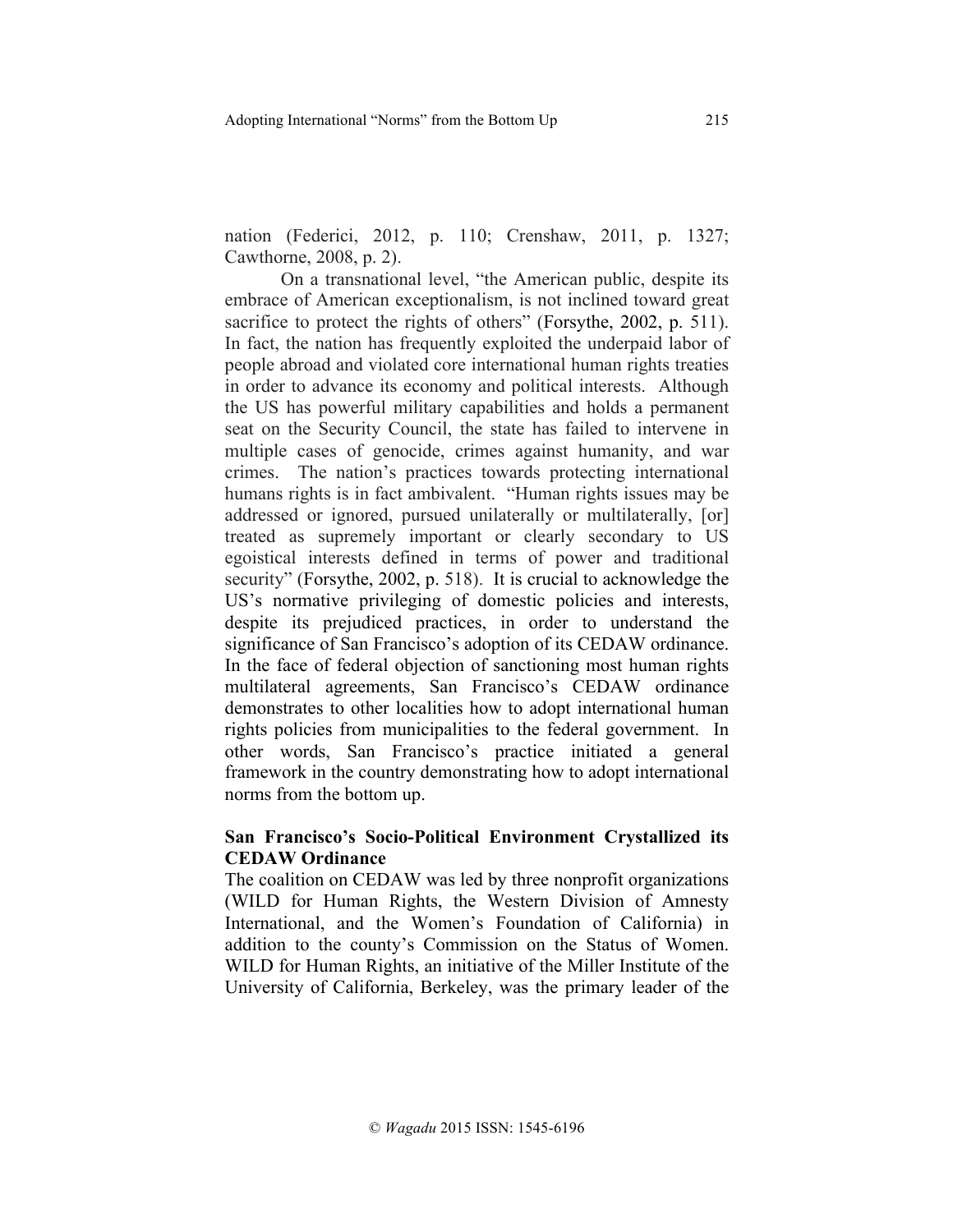coalition. The organization's mission is to engage community members in social justice agendas concentrated on the implementation and adoption of international human rights statutes. Its vision is that women's rights locally can benefit from global women's human rights norms. In comparison, the Western Division of Amnesty International, a widely recognized nongovernmental organization, aims to promote human rights and combat injustices by exposing abuses, mobilizing and educating individuals, and launching plans to transform societies to make them more equitable. In addition to being a grant provider, the Women's Foundation of California is an activist organization that is devoted to making "California a model for the nation—a place where equity and economic security is realized by all women and families in the state" (The Women's Foundation, n.d., Our Mission section, para. 4). Unlike WILD and Amnesty, the nonprofit does not include mobilization around international human rights as an element of its mission. Nevertheless, it endorsed that model behavior is to locally adopt standards of women's rights set forth in the treaty. The organizations have diverse missions; nevertheless they demonstrated solidarity in their quest to utilize international human rights standards at the local level to make gender equality further realized.

However, the coalition's quest may not have culminated in the CEDAW ordinance without the existence and co-leadership of San Francisco's permanently staffed Commission on the Status of Women. The agency is unique from the nonprofit actors due to it being a department of the local municipality, yet it shares the mission to improve gender equality. Similar to WILD and Amnesty, it delineates that it "uses a human rights framework to guide its policies and programs" (City, 2013, Programs section, para. 1). This strategic wording signifies that as a government actor, the COSW looks to international human rights agreements to carry out its duties. Due to the Commission's mirrored goals with the coalition, the agency joined forces with the coalition to pass the CEDAW ordinance. Support for women's human rights in the local government as well as in its corresponding nonprofit sector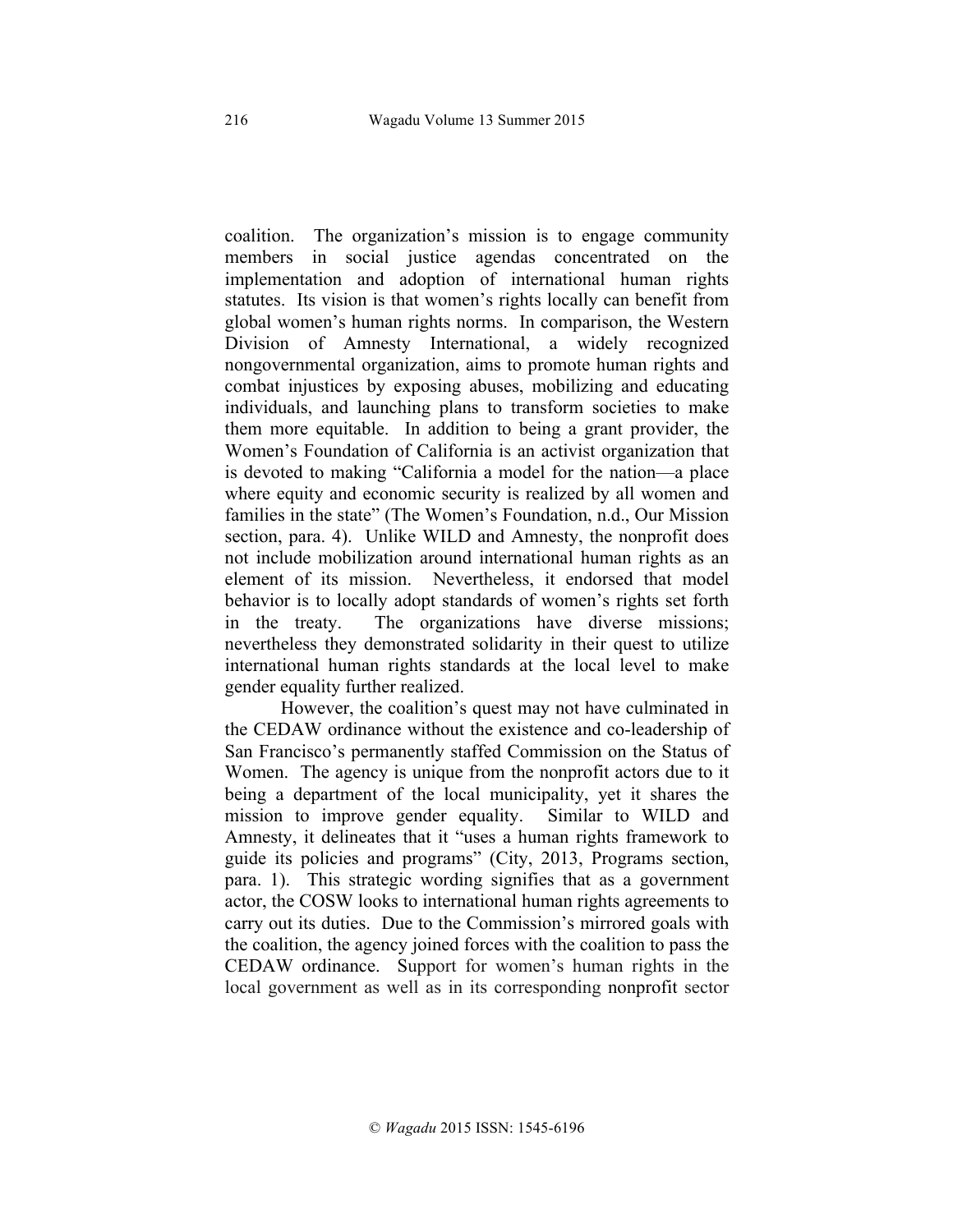positioned San Francisco as a prime location to adopt a CEDAW ordinance (Shawki, 2011, p. 5, 7, 9). Once adopted, the ordinance was predicated on remaining ties to and input from nonprofit actors. WILD and Amnesty successfully lobbied the COSW to work with the CEDAW Task Force, which was established as the monitoring and implementation body of the ordinance; the Task Force was constructed of both nonprofit and government representatives (Lozner, 2004, p. 779, 797).

#### **Investigating the Coalition's Goals**

The following paragraphs will review the successes and failures of the coalition's three main goals that drove the adoption of the ordinance. It answers: *did the coalition comprehensively draw attention to women's human rights and influence local governments in the nation to implement similar policies? Was the adoption of the San Francisco ordinance a proactive approach to diminishing sexism? Was the coalition able to mainstream gender equality into city departments in the locality?* I argue that these goals were only partially realized, and determine that in many cases the efforts fail to address the needs of complex and intersectional identities.

# **Goal One: Exhibit Model Behavior**

Patricia Chang, the chief executive officer and president of the Women's Foundation commented, "we decided to take a local-tonational strategy rather than waiting for the treaty to be adopted by the Senate and filter down to the local level" (Vesely, 2002, UN Women's Treaty section, para. 5). Mayor Willie Brown Jr., who signed the ordinance into action, reported, "the United States is the only industrialized country in the world that has yet to ratify CEDAW…. We want to set an example for the rest of the nation because it is long overdue" (Sidhu, 1998, San Francisco section, para. 3). Krishanti Dharmaraj, who is the director of WILD rationalized, "we couldn't just keep waiting for the federal government…. We need to educate ourselves about treaties like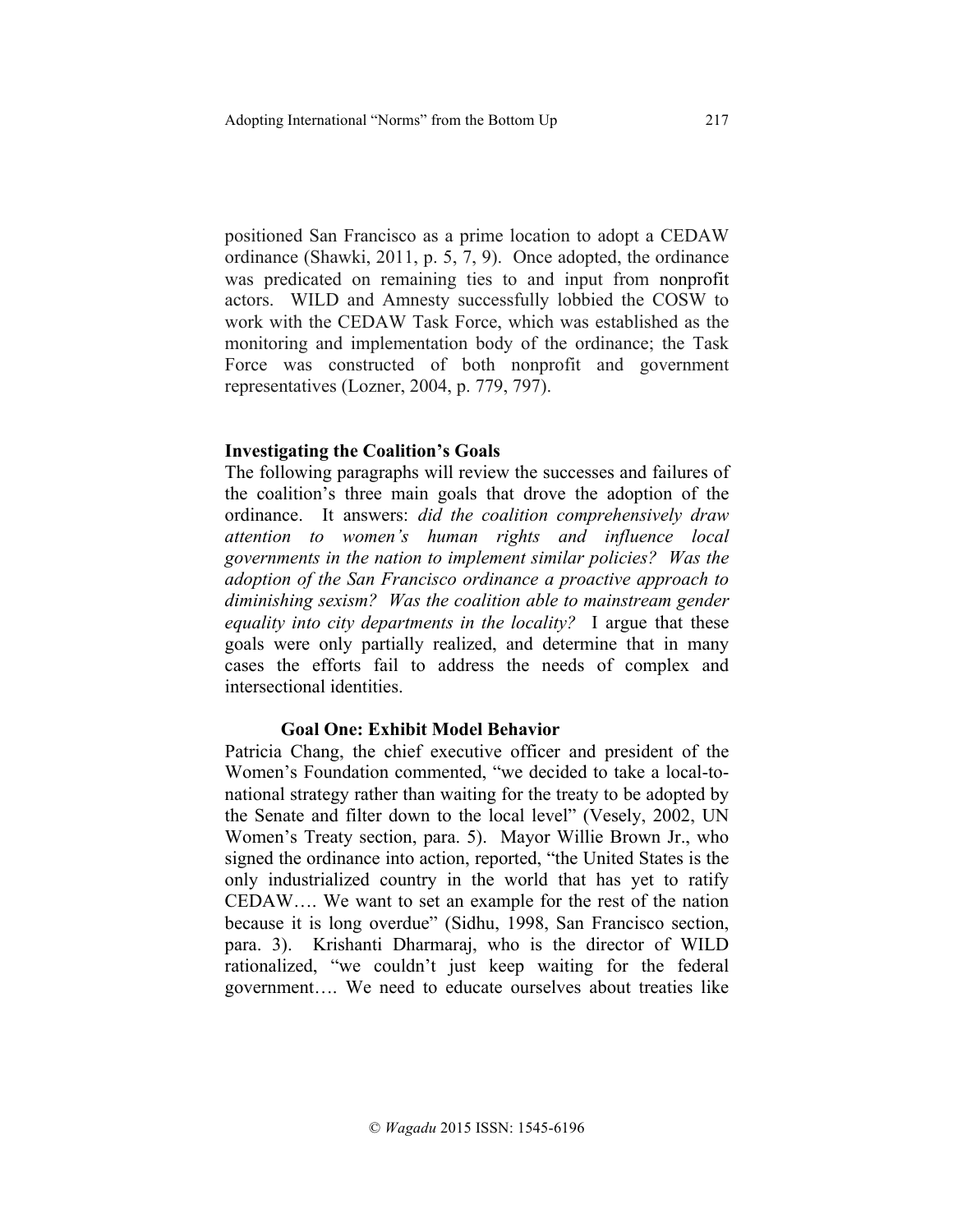this one, and then go out and act on them" (Sidhu, 1998, San Francisco section, para. 17). Was San Francisco's goal to become a model for the rest of the nation realized? The answer is more convoluted than simply declaring yes or no. Following San Francisco's exemplification, in the United States, forty-one cities, fifteen counties, and sixteen states passed legislation and/or resolutions based on the multilateral agreement (see table 1) (Roskos, 2003, p. 22; Milani, 2001, p. 41-2). Clearly the coalition's goal to set a trend was incredibly successful.

Table 1

Cities, Counties, and States that Passed CEDAW Based Legislation and/or Resolutions after San Francisco

> Source: Milani, L. (2001). *Human rights for all—CEDAW: Working for women at home and around the world*. Retrieved from http://www.jwi.org/document.doc?id=282.

| <b>Cities</b>             | <b>Counties</b>                                  | <b>States</b>        |
|---------------------------|--------------------------------------------------|----------------------|
|                           | CA: Auburn, Los CA: Los Angeles, California      |                      |
|                           | Angeles, Redlands, Marin, San Mateo, Connecticut |                      |
| Roseville,                | San    Santa Barbara, Santa    Florida           |                      |
|                           | Bernadino, San    Clara, Santa Cruz,             | Hawaii               |
| Diego, San Jose, Ventura  |                                                  | Illinois             |
| Santa Rosa, West FL: Dade |                                                  | Iowa                 |
| Hollywood                 | <b>IL:</b> Cook                                  | Maine                |
| IA: Iowa City             | KY:                                              | <b>Massachusetts</b> |
| <b>IL:</b><br>Chicago,    | Fayette/Lexington,                               | New Hampshire        |
| Evanston,                 | Jefferson                                        | New York             |
| <b>Highland Park</b>      | <b>OH</b> : Cuyahoga                             | North Carolina       |
| KY: Louisville            | WA: Spokane                                      | RhodeIsland          |
| <b>ME</b> : Portland      | WI: Dane, Milwaukee                              | South Dakota         |
| NY: New York              |                                                  | Vermont              |
| City                      |                                                  | Wisconsin            |
| OH: Bay Village,          |                                                  | Territory of Guam    |
| Berea, Brook Park,        |                                                  |                      |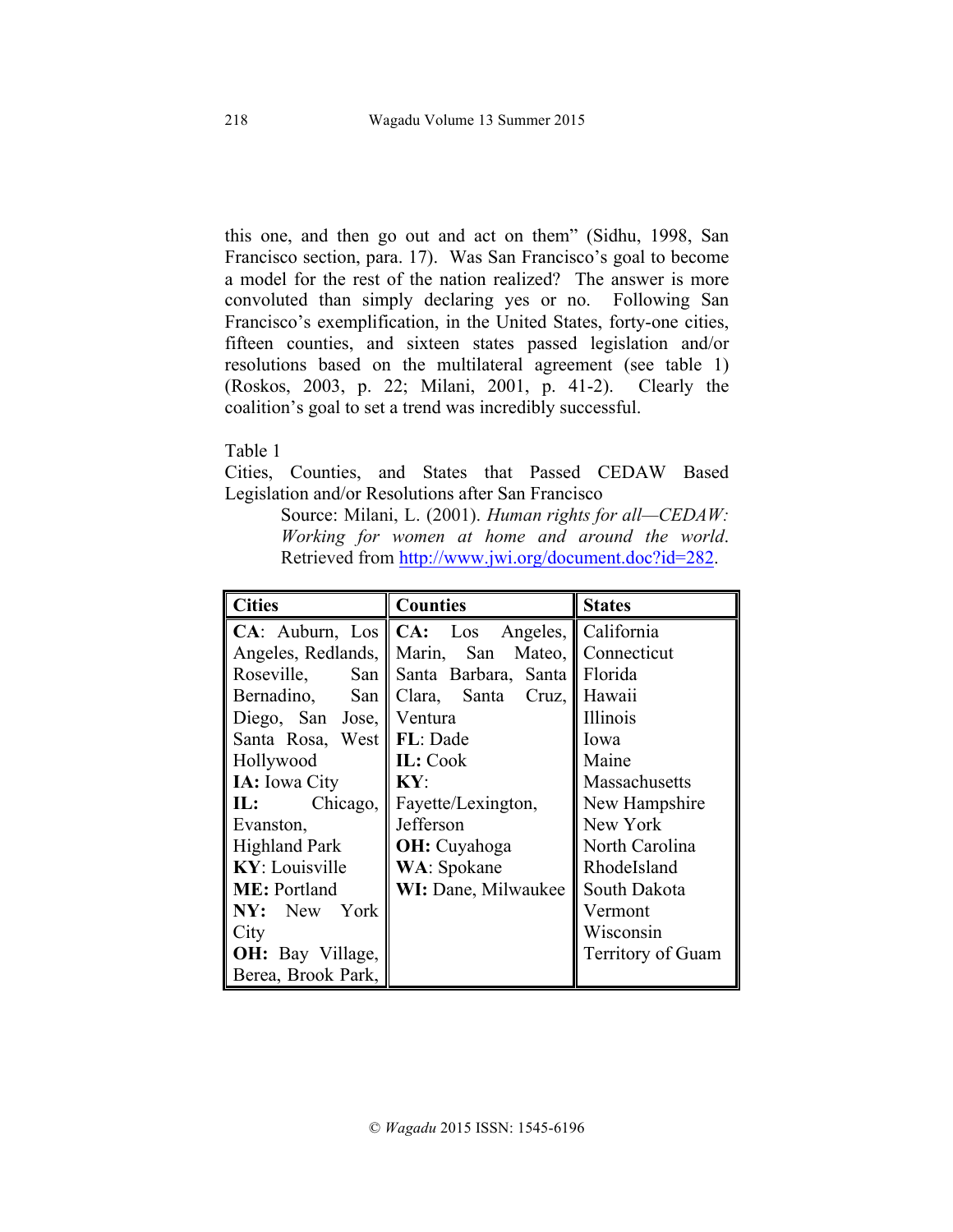| Cleveland<br>Hts., |
|--------------------|
| East Cleveland,    |
| Park,<br>Fairview  |
| Independence,      |
| Lakewood,          |
| Mayfield<br>Hts.,  |
| Middleburg Hts.,   |
| N. Olmsted, Parma  |
| Hts., Rocky River, |
| Shaker<br>Hts.,    |
| Strongsville,      |
| University Hts.,   |
| Westlake           |
| PA: Philadelphia,  |
| Pittsburgh         |
| VT: Burlington,    |
| Montpelier         |
| <b>WA:</b> Spokane |
| WI: Fond du Lac,   |
| Madison,           |
| Milwaukee          |

Nevertheless, the universalist human rights approach is inexplicably linked to essentialism. This essentializing approach tends to leave unquestioned the exclusion of intersectional identities in the framing and/or enforcement of such rights (which is buttressed by institutionalized structures of domination) (hooks, 1994, p. 82-3). When marginalized groups "employ essentialism as a way to dominate in institutional settings, they are often imitating paradigms for asserting subjectivity that are part of the controlling apparatus in structures of domination" (hooks, 1994, p. 81). The framing and enforcement of ordinances in the past have tended to create racial and class hierarchies based on "naturalized structures of thought and action…" (Crenshaw, 2011, p. 1307). It is critical to address "the institutional, structural, and ideological reproduction of racial hierarchy" at the same time legislation about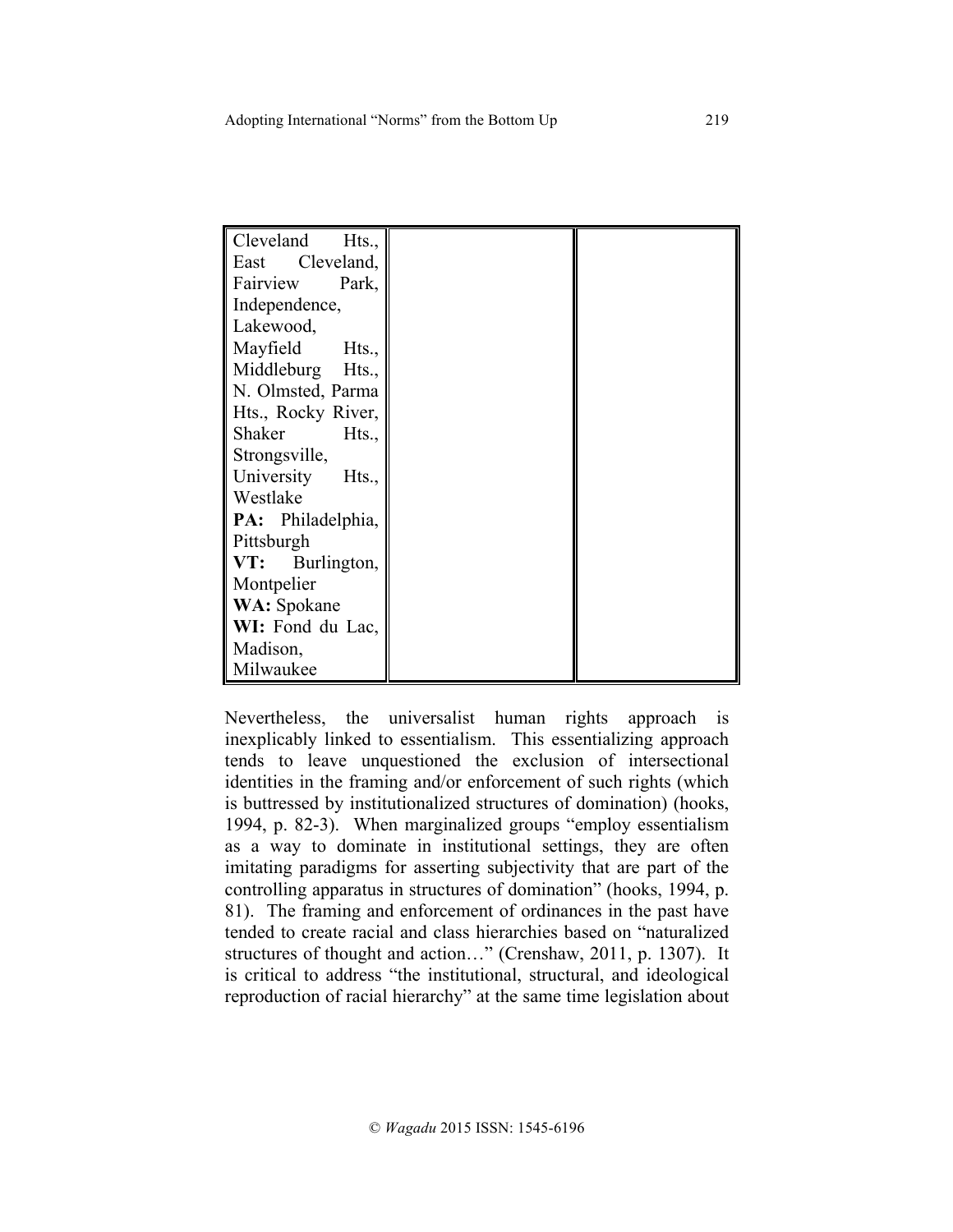gender equality is constructed (Crenshaw, 2011, p. 1262). When local governments utilize the universalist human rights approach to advance gender equality by adopting a CEDAW ordinance, they should operationalize their ordinance while taking measures to combat three shortcomings of the approach: first, its capabilities are limited, second, it has a tendency to marginalize and/or render groups invisible, and third, it will be implemented in a society that is rife with racial and class biases.

Regardless of these shortcomings, the municipalities' adoption of CEDAW norms informs the federal government as well as other localities that they expect the nation to support globally constructed women's human rights standards even though they are proven to conflict with feminist strategies that are conscious of intersectional identities. "Feminism lives variously… alternatively and collectively… feminism will never be identical across the domains of its production" (Wiegman, 2010, p. 84). "What feminism does, what it thinks, and what it wants is… a mere obsession with the individual, the arcane, the ephemeral, the mundane" (Wiegman, 2010, p. 80). However presently the human rights community is not prepared to mainstream such a complex notion of human beings into its framework. This is because human rights discourse strives to homogenize people cross culturally in order to build a global community that internalizes comradery transnationally (based on the perception of a shared inherent human identity). In contrast, feminism works to deconstruct stereotypes, generalizations, and the concept of an unquestionably unified transnational culture.

Yet, in order to gain recognition in the present day human rights field, women's rights must be premised on unified transnational women's needs, despite the great differences in women's needs for rights based on their complex identities. Although it is less than ideal to homogenize women's needs cross culturally into a statute, CEDAW is a tool that feminists can utilize to deconstruct the male centered rights framework and to introduce new conceptualizations of rights methods. Examining gender inequality from a human rights framework can mobilize greater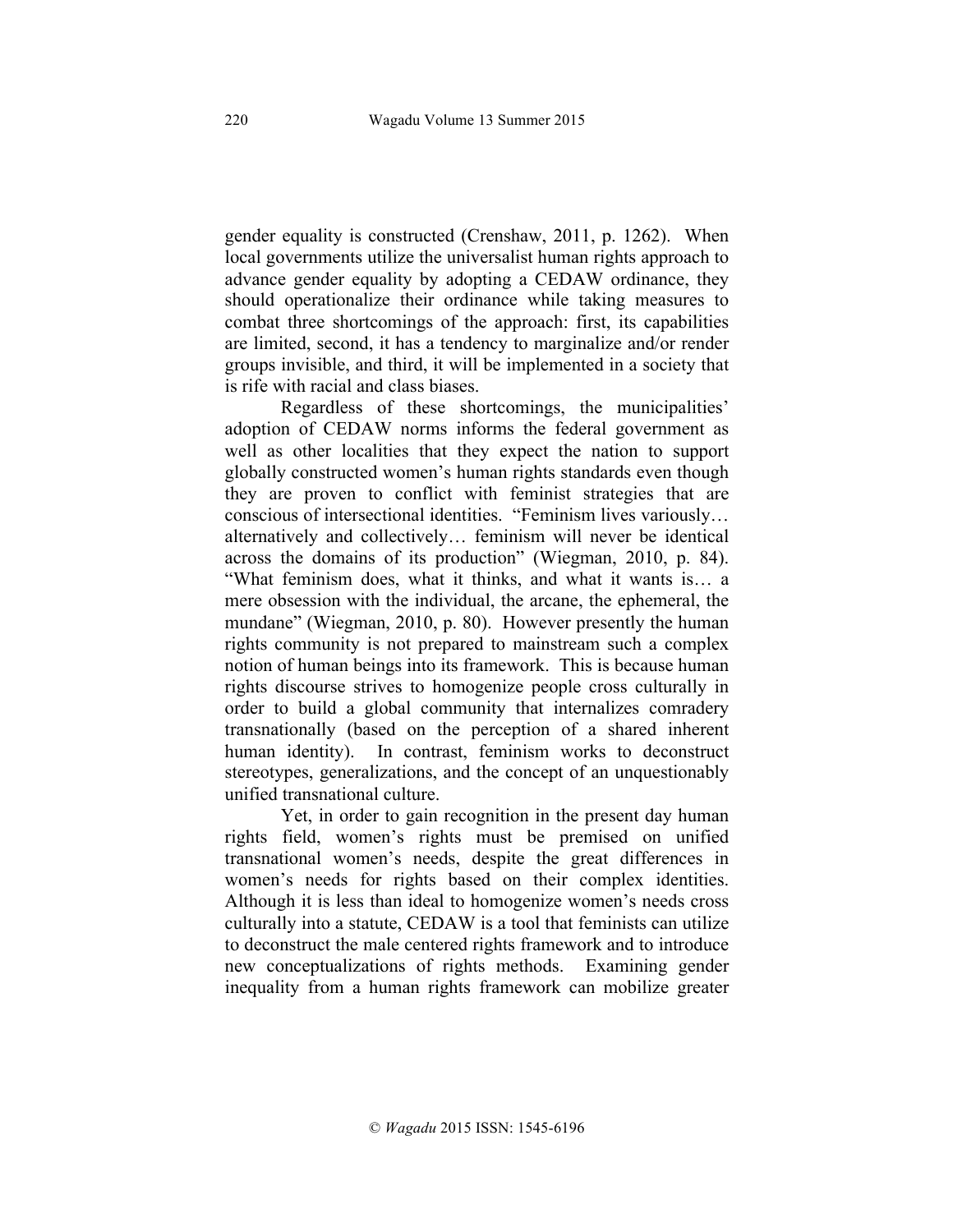resources to support gender equality initiatives and broaden the base of supporters for those initiatives (Balchin, 2011, p. 83, 102). It also invites men to support, advocate for, and be a part of agendas to advance gender equality (Balchin, 2011, p. 89).

# **Goal Two: Proactively Counter Sexism through Collaboration**

The coalition's second goal, as described by WILD, was to foster "a proactive strategy to promote change, rather than a reactionary one" (Lozner, 2005, p. 778). The ordinance is designed to surpass normative protection of women's rights by engaging government members and community organization representatives. The formal collaborative relationship is beneficial because government actors and nonprofit representatives have unique expertise, skills, and ties to their communities, thus if they act autonomously they lose specialized abilities, knowledge, and connections (Lozner, 2005, p. 777).

Nonprofit representatives generally "organize on the basis of self-activity, set their own goals, and decide their own forms of organization and struggle…" (Htun & Weldon, 2012, p. 554). Although the representatives work in collaboration with the government, their mission is predominantly realized autonomously from their partners' expectations. Nonprofits engage with the municipality to use its resources to advance and institutionalize gender equality in the locality, yet their mission is also to identify and mobilize against flaws in the local government. The collaboration gains resources for women's rights activism by accessing powerful government research capabilities and institutional support for the coalition, which in turn can boost future activist influence on the government (Htun & Weldon, 2012, p. 553).

The Task Force also conducts surveys and executes public hearings that welcomes input about the ordinance from citizens unaffiliated with any of the three nonprofits or local government (Lozner, 2005, p. 799). In this sense, the ordinance provides participating nonprofits with a more expansive platform to engage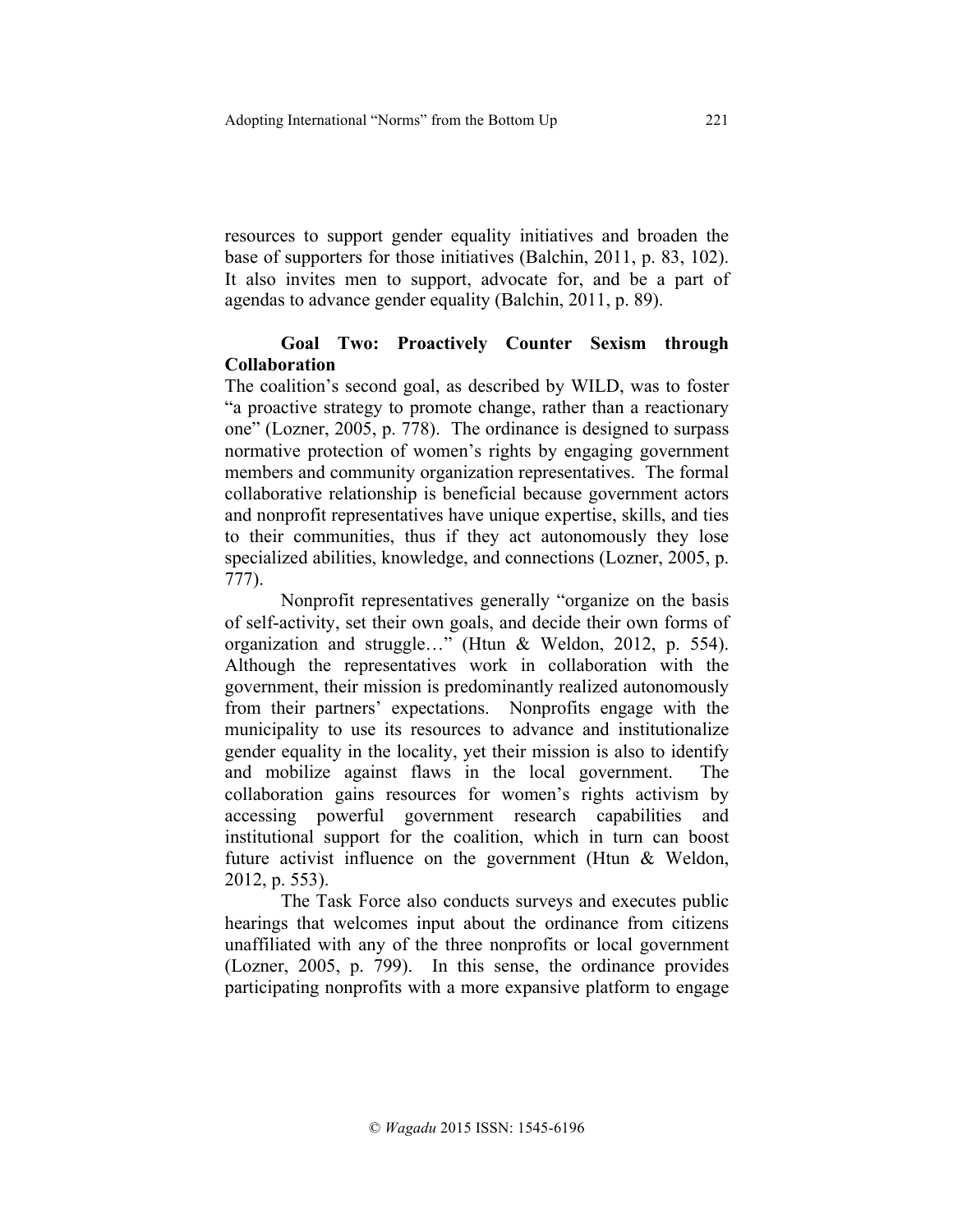with community members about gender issues. Correspondingly, WILD holds community forums in order to solicit feedback from the local community about their views on implementation of the ordinance to assure measures conducted are most effective (Sidhu, 1998, San Francisco section, para. 15). The information gathering process for the ordinance is also accompanied by information sharing with staff members of city departments that provides "an opportunity to educate staff members on human rights and gender equity" and to solicit recommendations for change (Roskos, 2003, p. 23). Involving unaffiliated citizens, city workers, and nonprofit representatives in the implementation process allows for greater monitoring of the ordinance. While government accountability is greater regulated, transparency is also fostered (Roskos, 2003, p. 23). This enlightened approach acknowledges that governments, nonprofits, and unaffiliated citizens, must engage with each other to advance women's socio-economic positioning. The bodies must work together in order to be more effective in reaching their goals.

The outcome of the collaborative approach is that in 2000 the ordinance was amended to reflect principles of the Convention on the Elimination of all Forms of Racial Discrimination, which the US sanctioned in 1995 (Lozner, 2004, p. 777). Due to this comprehensive approach to combatting gender inequalities, information was gathered that revealed that race and gender should not be compartmentalized while being analyzed because race is a core element of how women experience discrimination. The monitoring body conducts what it refers to as a "gender analysis" that includes "demographic characteristics that are inextricably linked to gender, such as race, disability, immigration status, and sexual orientation…. The ultimate aim of [the] gender analysis is to institutionalize new ways of thinking about the equitable distribution of government resources and to uphold the human rights of all people" (Newsom  $&$  Murase, 2010, p. 3). The analysis is intended to identify systemic and institutionalized racist, sexist, and prejudiced practices, such as unfair use of funds and resources, to recommend remedies for the injustices, and to create timelines to generate the remedies (Newsom & Murase, 2010, p. 3).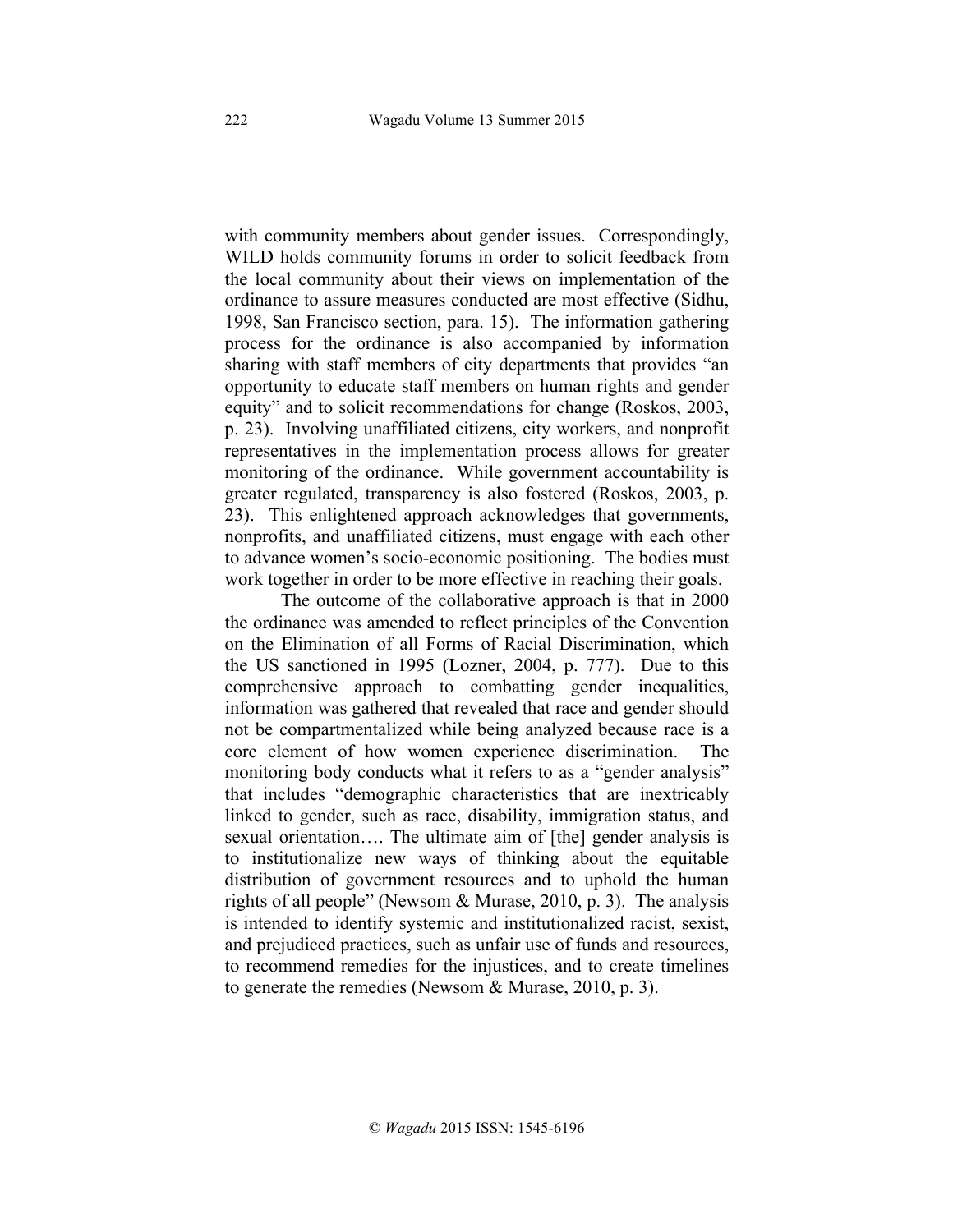# **Goal Three: Mainstream Gender Equality into City Departments**

The coalition's third goal was to mainstream gender equality into city departments. The Women's Foundation's president Patricia Chang recalls "girls' needs were considered something extra…. By changing the standard from boys to both boys and girls we [are] able to move to more of a true notion of equity in city services" (Vesely, 2002, Profound Changes section, para. 4). Executive Director Dharmaraj of WILD asserted, "making populations visible is one key component" of the ordinance (Vesely, 2002, Profound Changes section, para. 11). Implementation definitely increased attention devoted to women's needs; yet, the level of attention mobilized was extremely limited. The remaining paragraphs prove this by examining the implementation of Article 11.2.c that mandates, "in order to prevent discrimination against women on the grounds of marriage or maternity and to ensure their effective right to work," members to the treaty are required "to encourage the provision of the necessary supporting social services to enable parents to combine family obligations with work responsibilities and participation in public life, in particular through promoting the establishment and development of a network of child-care facilities." The treaty's norms were operationalized by making revisions to policies and practices of six city departments, which included the San Francisco Rent Board, the Arts Commission, the Department of the Environment, the Adult Probation Department, the Juvenile Probation Department, and the Department of Public Works.

In response to the Article, the Arts Commission revised the San Francisco Street Artist Program that lotteries off spaces where venders can sell their work. It began allowing people to send a representative in their place to be considered in the lottery (Newsom & Murase, 2010, p. 6). The revision was premised on the awareness that many parents could not be physically present when the lottery occurs at 8:30 AM, a time that often conflicts with meeting parental obligations. This revision may have permitted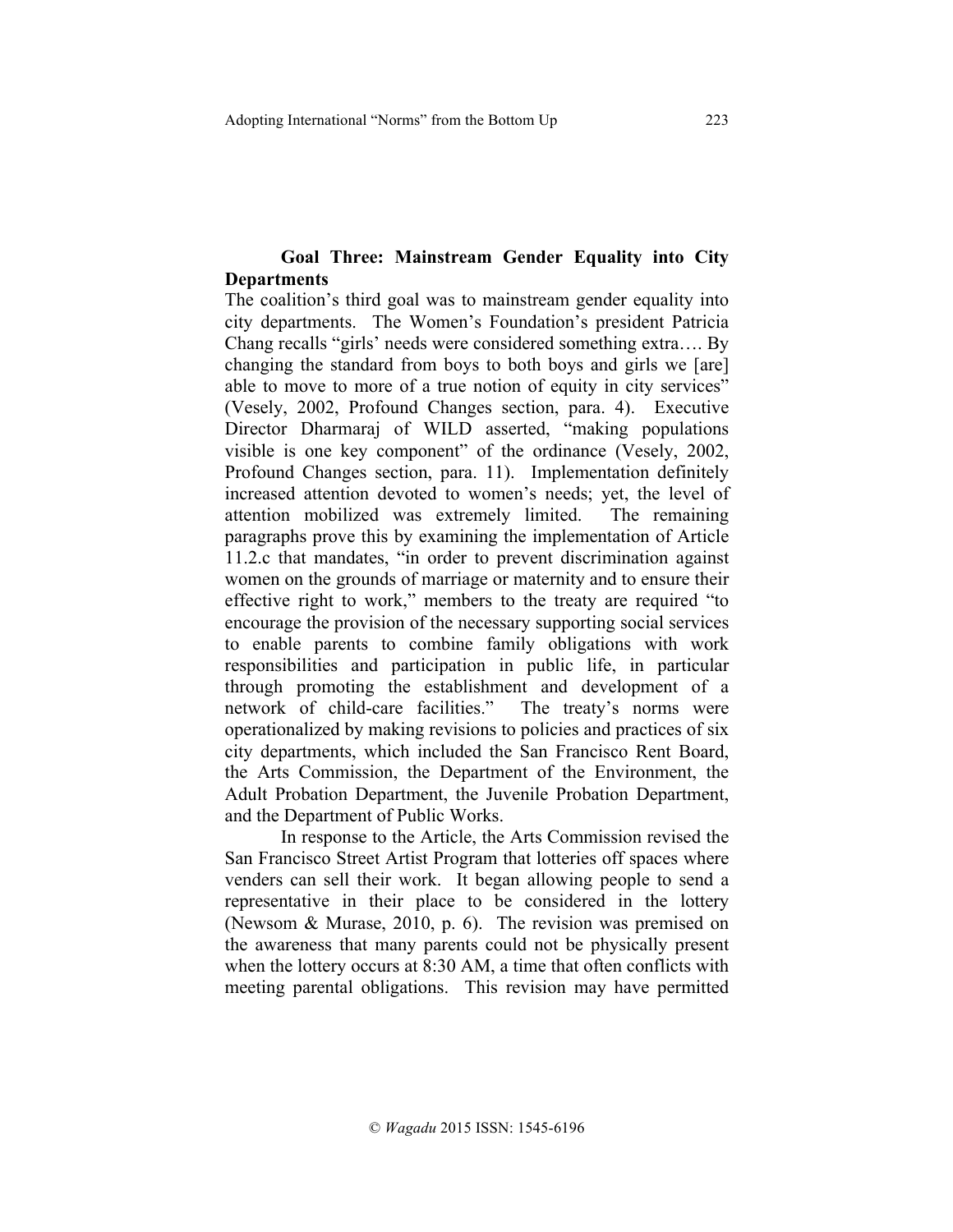some women to be considered in the lottery who would not have otherwise, however, it also produced hardships for working parents, for they must solicit someone else to appear in their place, which may be economically and/or socially costly. In this strategy, the outcome of the Article was minimal and did not consider how the solution may produce further difficulties.

The Adult Probation Department's approach was of similar caliber. The agency's employees expressed their need for greater flexibility in meeting their occupational duties so they could more easily complete their familial obligations. In response, the Department formed a telecommuting option that allowed employees to work from their home when needed. Eventually, it was found that the unit that offered the option became the most productive out of all other units (Newsom & Murase, 2010, p. 5). While this strategy was incredibly beneficial for the agency, and while it allowed working parents to better fulfill their assigned duties, it did little to address structural issues that produce gender inequalities in the first place. In fact, scholarship finds that telecommuting positions are "linked to contingent work status, lower pay, the loss of benefits, less job security, and fewer training and advancement opportunities" (Travis, 2003, p. 265). At the same time, the approach frequently exacerbates "women's work/family conflicts, as women end up taking on even more carework and domestic tasks" (Travis, 2003, p. 265-6). The strategy is designed to enable women to be more productive workers, yet it further stabilizes women's positioning as the nation's primary unpaid laborers and as employees awarded less pay and prestige than men.

The Department of Public Work's strategy was more expansive but still failed to produce structural societal changes. Acknowledging how "service delivery impacts women and men differently," the Department allocated approximately fifteen thousand dollars to train the agency's Bureau of Architecture staff to be gender sensitive when designing infrastructure (Newsom  $\&$ Murase, 2010, p. 5; Department of Public Works, n.d., Delivery of Services section, para. 7). This approach certainly drew attention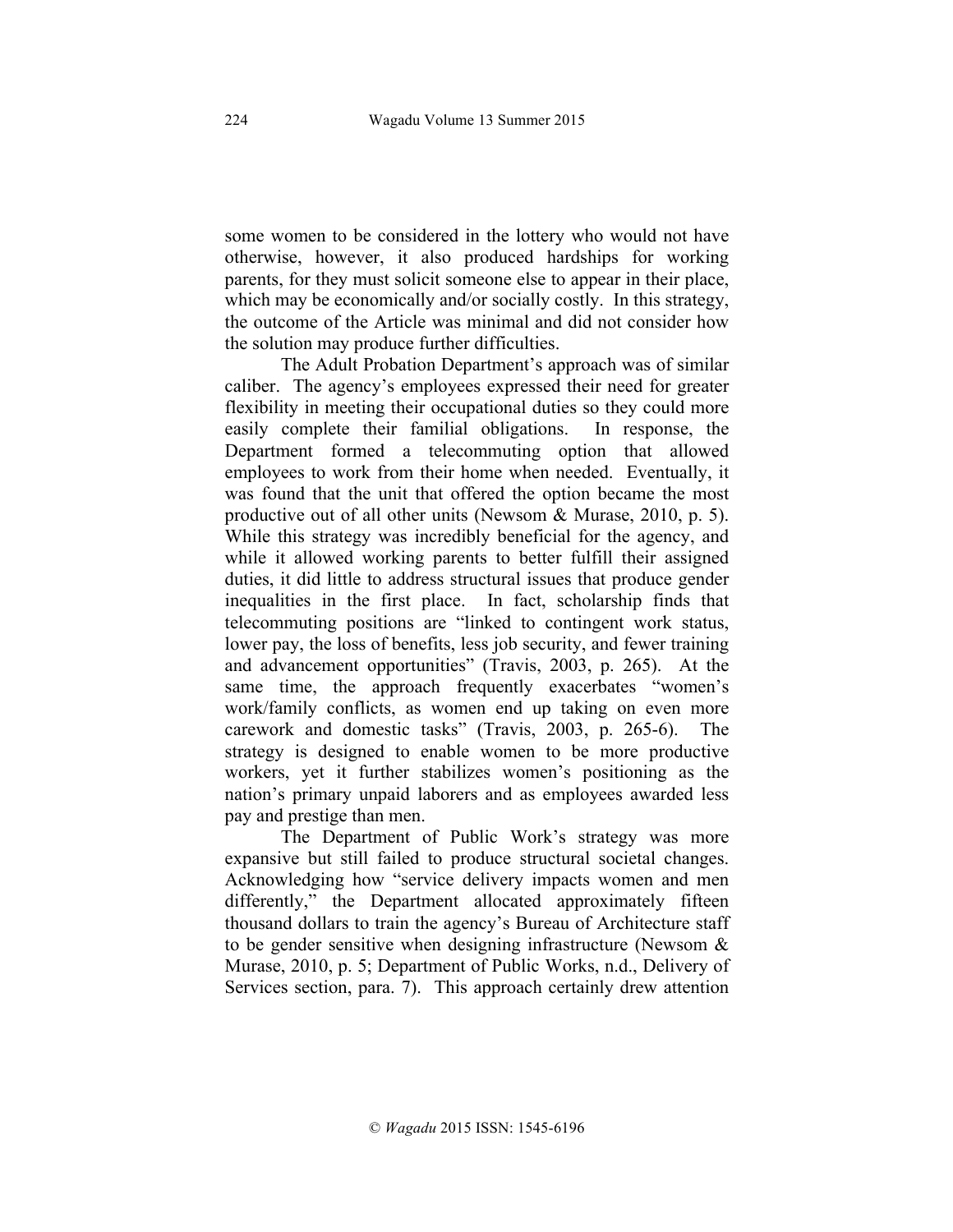to women's needs, but there was no mechanism in place that assured employees used the intellect gained during the training when conducting their work. Also, in response to its nighttime employees' assertion that they face difficulties finding childcare, the agency provided a list of various caregivers who are remunerated either "daily, weekly or monthly from \$57/day to \$225/week and up to \$975/month" (Department of Public Works, 2006, Delivery of Services section, para. 9). The provision aided employees in finding childcare, but it did not raise attention about normative thinking in the US that frames children as individual responsibilities that should have their needs met with minimal state intervention (Rothman, 1985, p. 191). Parents must either directly provide the care or allocate funds to buy the care privately.

Next, the Department of Public Works implemented the article by responding to employees' request to make their workplace more family friendly. It began offering "part-time, flextime, and compressed work week schedules to employees…" (Department of Public Works, 2001, Family Friendly Work Policies section, para. 1). The Department of Environment also began permitting more flexibility in meeting workplace duties. Employees are now able to work eight nine hour days and one eight hour day within two weeks so they can have the tenth day off, and they can begin their workday anytime between 6:30 AM and 9:30 AM. It was found "that these various scheduling options have increased employee productivity" (Newsom & Murase, 2010, p. 8). The Task Force recognized that little revisions were being made by the Department of Juvenile Probation, and thus the monitoring body suggested that, like the other departments, it "produce more flexible work schedules" and make provisions to address "the lack of childcare, helping with referrals and resources and otherwise creating a meaningful family friendly environment" (Department of Juvenile, 1999, Overview section, para. 8). In this approach, similar to the Adult Probation Department's implementation strategy, women are offered options to become more competitive and productive workers. Exploitative appropriation of women as the dominant unpaid laborers has not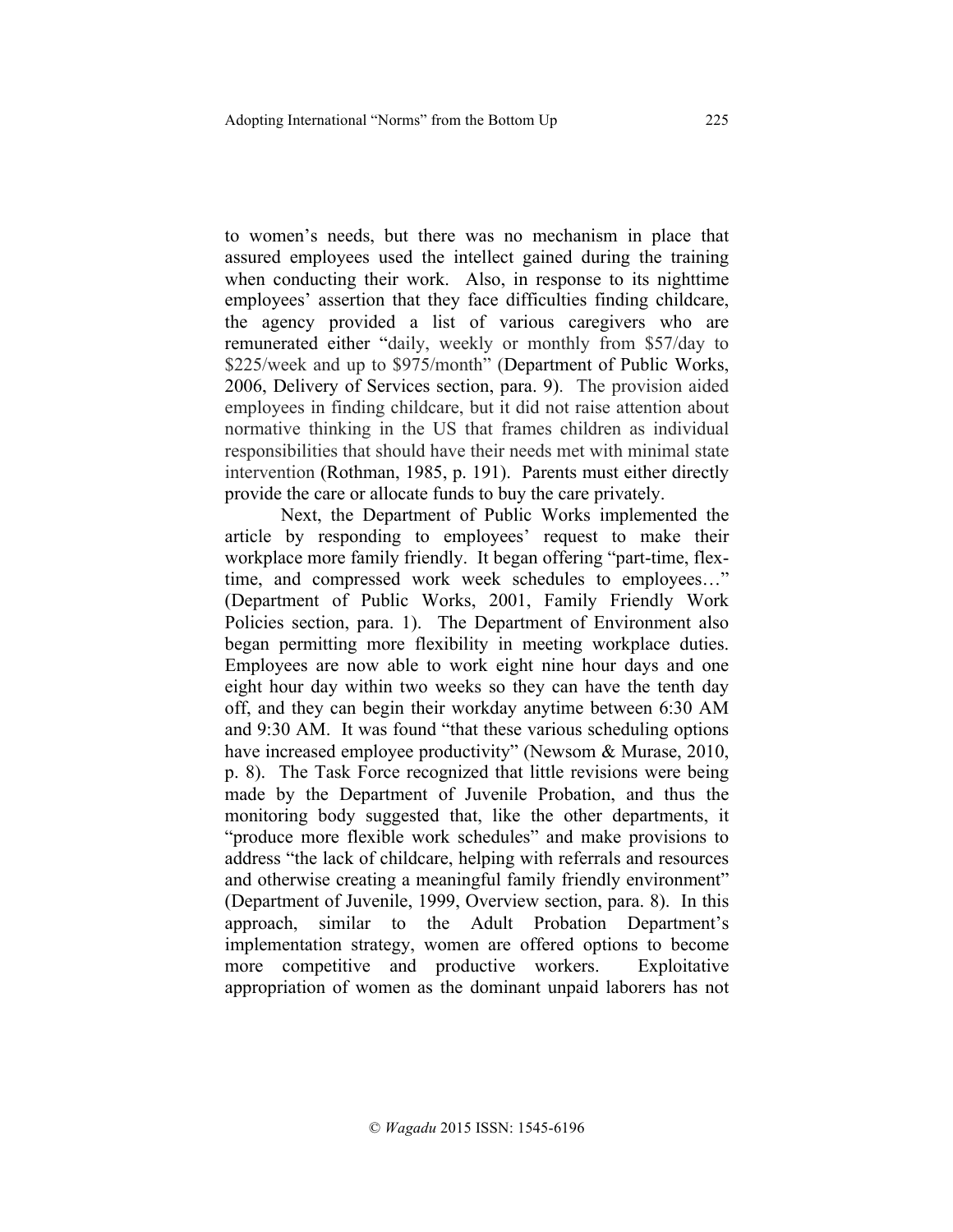been addressed. Therefore, the implementation strategy did not address structural issues that produce gender inequality.

The Public Works Department also began monitoring leaves of absences that are taken under the federally mandated Family and Medical Leave Act (FMLA). While the initiative allows the organization to more efficiently track when and why leaves are taken, it does not address that under the FMLA, otherwise known as statute 29 USC, women are not provided the right to receive pay while on leave. Likewise, the statute only protects a small fraction of employees, which requires that, to be protected, employees must have worked for at least one thousand two hundred fifty hours for the same employer for twelve months, and must have worked for an employer with at least fifty employees within a seventy-five mile radius of the candidates work site. Therefore, the scope of this tracking is limited, it does not produce completely accurate data about who is taking the leaves and why, and it does not draw attention to the lack of provision of pay during the leaves. Similarly, the Rent Board chose to regularly accommodate, without financial compensation, employees who request an absence (Rent Board, 2003, Employment section, para. 4).

Finally, the Department of Environment initiated the "Emergency Ride Home" program, which transports women in need of a safe ride home (Newsom & Murase, 2010, p. 8). The approach was unique from the other departments' revisions discussed in this article because it eventually spread to private sector employers upon request. This is the only initiative that directly impacted women not employed by one of the six city departments. However, in line with the other approaches, it does not address cultural sexism that requires women to need safe rides home in the first place. Also, employers must request the service, which means if they do not know about the program or do not find it valuable they will not offer it. Due to the gender analysis that the Task Force conducts, by 2009, the Department also increased the percentage of women in its professional positions from thirty three percent to sixty nine percent, and the number of people of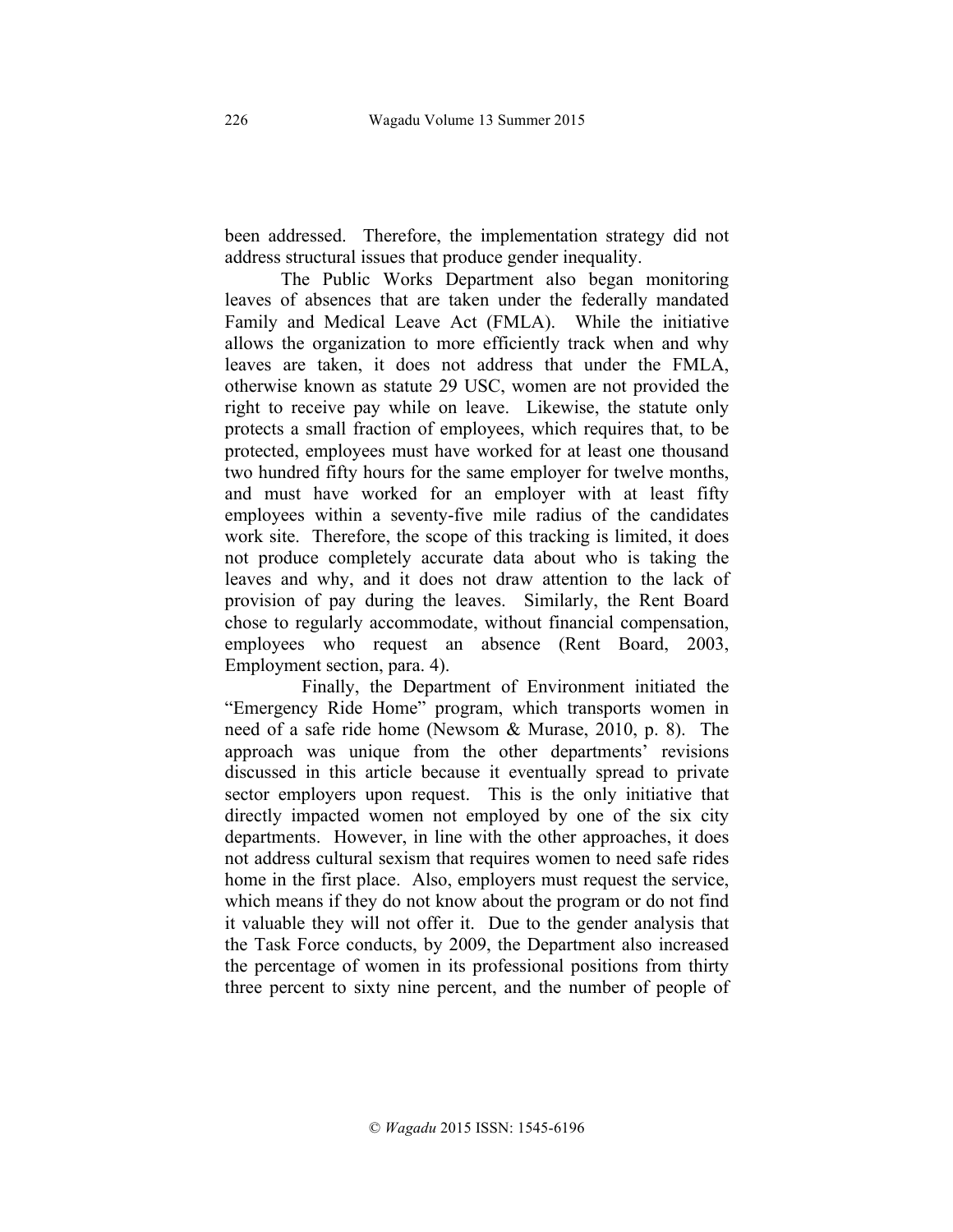color in the positions from one person to thirty nine percent of its professional employees (Newsom & Murase, 2010, p. 7). However, the 2009 gender analysis update does not inform what percentage of the employed people of color are women (Department of Environment, 1999). This demonstrates an area where the gender analysis is not intersectionality conscious.

While all of the provisions discussed in this section in some way raised awareness about gender issues, the initiatives predominantly reached a small pool of women: women who are employed by one of the noted departments. The initiatives also failed to interrogate what produces structural gender inequality and how it relates to other structural prejudices. What is striking about most of the initiatives is that they singularly pursue gender equality without taking into account the complex identities of women. Identity traits such as race, ethnicity, immigration status, disability status, age, class, sexuality, and gender performance are made invisible in the strategies to improve gender equality. This begs the question, why wasn't the intersectionality conscious data that was gathered in the gender analysis utilized when designing the implementation strategies? Will future strategies take into account that being a *woman* is not a universal experience, but is instead experienced differently depending on a person's intricate identity? What measures can be mapped out to assure such invisibilizations do not occur in future years?

# **Conclusion**

As shown in this article, allied community actors have great potential to mobilize around common goals and to produce tangible outcomes if the social and political climate is receptive to its quest. The San Francisco case is a prime example of this. However, the coalition's goals were only partially realized. The adoption inspired local governments across the nation to implement legislation and/or resolutions based on CEDAW. The coalition developed a proactive initiative to minimize sexism by involving the local government, nonprofits, and unaffiliated citizens in participatory efforts to combat gender inequality.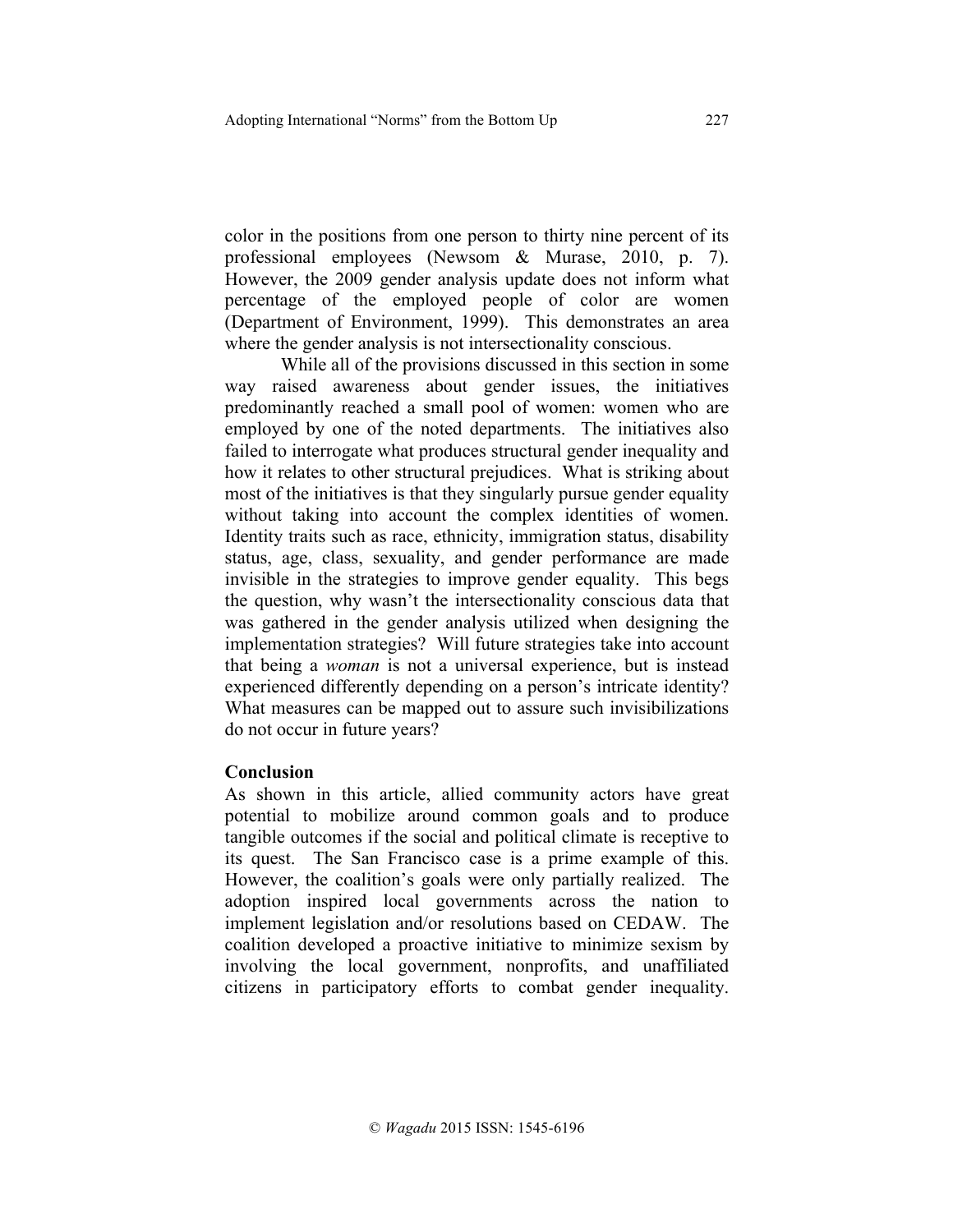Through this initiative the coalition accessed the unique skill set, intellect, and ties to the community that each actor is equipped with. The coalition was also able to collect data about intersectional identities, but it foregrounded gender in its analysis.

While the noted improvements materialized, incredible failures also occurred. The implementation did not address structural occurrences that lead to gender discrimination. It did not challenge the concept that children should in dominance have their needs privately met through their parents' personal resources. It did not combat the reality that merely being a woman jeopardizes a person's safety and makes her fearful of traveling alone (Bunch, 1990, p. 490). Neither did it address women's appropriation as dominant unpaid laborers for their families. Next, only a fragment of the county's residents benefited from the implementation. Most importantly, the implementation did not utilize the data gathered in the gender analysis to ensure that implementation strategies were conscious of women's intersectional identities. Such utilization would prove that being a *woman* is not a universal experience but is instead experienced differently depending on each person's intricate identity. The adoption failed to interrogate the shortcomings of a universalist/essentialist approach to rights.

For these reasons, analysts must look to the case study to identify its strengths as well as its flaws. Based on knowledge generated, future activism must be constructed in a manner that utilizes the productive aspects of the San Francisco experiment, and at the same time the activism must perfect the county's approach to address more long-term and effective societal transformation. Benefits must reach a greater pool of people, they must combat larger cultural issues that generate inequalities, and they must most efficiently cater to diverse people. Only then will far reaching structural changes be observed. Only then can that profound and pervasive change transform structural inequalities.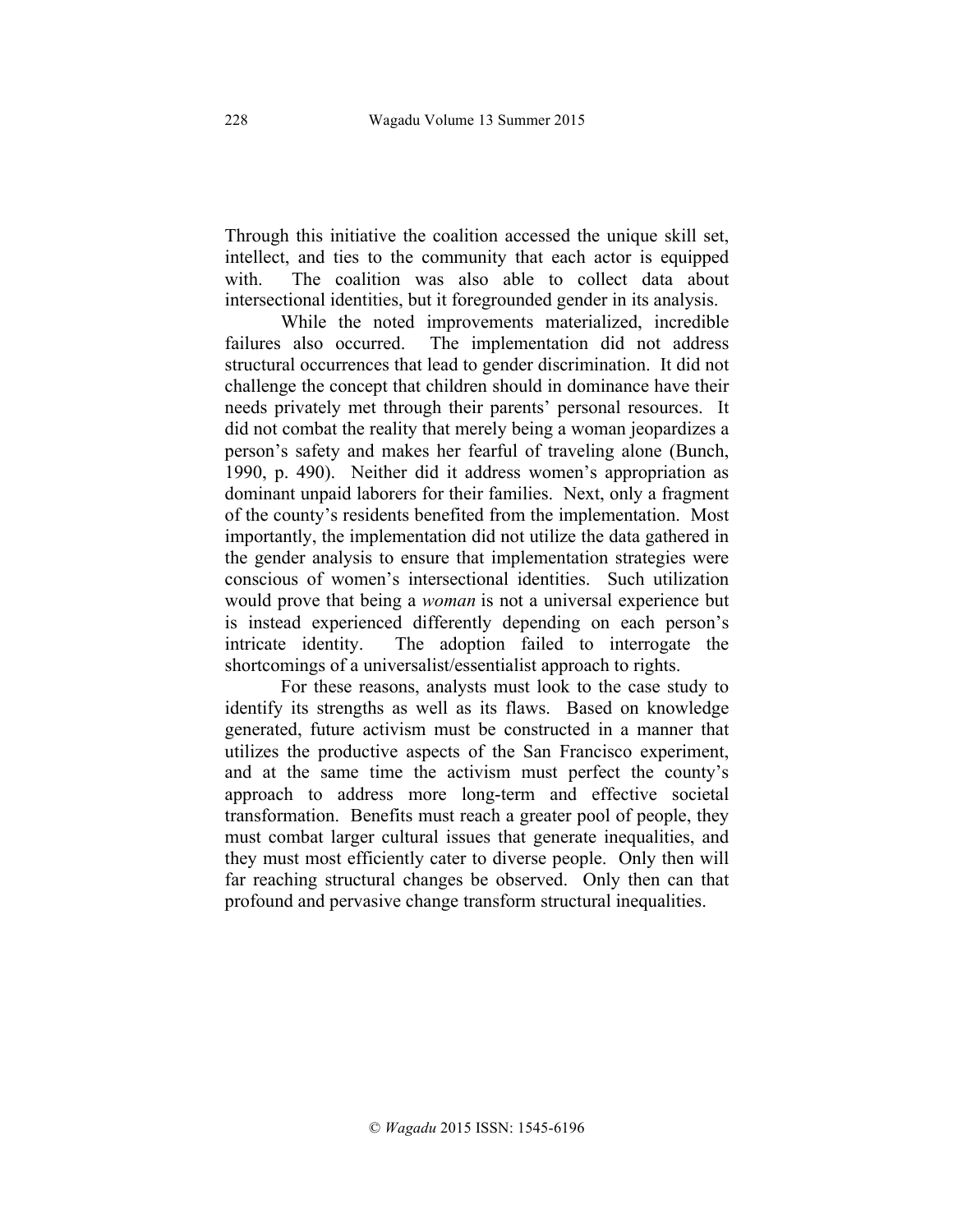# **References**

Family and Medical Leave Act, 29 USC § 2611.

- Balchin, C. (2011). *Towards a future without fundamentalism: Analyzing religious fundamentalist strategies and feminist responses*. Retrieved from http://www.awid.org/Media/Files/Toward-a-Future\_ENG\_March2012
- Bunch, C. (1995). Transforming human rights from a feminist perspective. In J. Peters & A. Wolper (Eds.), *Women's rights, human rights: International feminist perspectives* (pp.11- 7). New York: Routledge.
- Bunch, C. (1990). Women's rights as human rights: Toward a revision of human rights. *Human Rights Quarterly*, 12(4), 486- 98.
- Cawthorne, A. (2008). *The straight facts on women in poverty*. Retrieved from http://cdn.americanprogress.org/wpcontent/uploads/issues/2008/10/pdf/women\_poverty.pdf
- City and County of San Francisco: Department on the Status of Women. (2013). Retrieved from http://sfgov.org/dosw/commission-0.
- Crenshaw, K. (2011). Twenty years of critical race theory: Looking back to move forward. *Connecticut Law Review*, 43(5), 1253-1352. Retrieved from http://connecticutlawreview.org.

Department of Environment. (2009). *2009 gender analysis updates*. Retrieved from http://sfgov.org/dosw/department-environment-2009-genderanalysis-updates.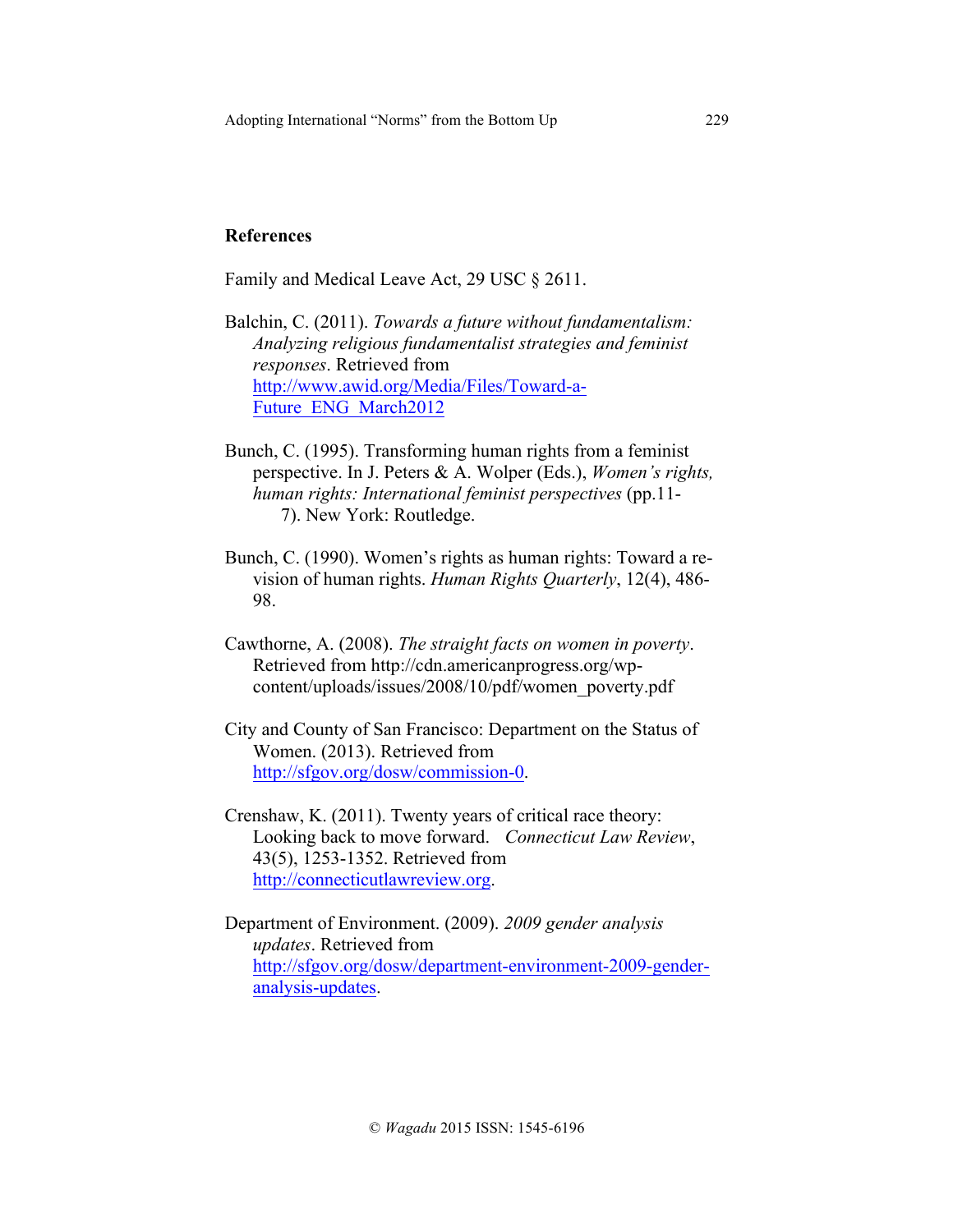Department of Juvenile Probation. (1999). Retrieved from http://sfgov.org/dosw/department-juvenile-probation.

Department of Public Works. (n.d.). Retrieved from http://sfgov.org/dosw/department-public-works.

Department of Public Works. (2001). *2001 gender analysis updates*. Retrieved from http://sfgov.org/dosw/department-public-works-2001 gender-analysis-updates.

Department of Public Works. (2006). *2006 gender analysis updates*. Retrieved from http://sfgov.org/dosw/department-public-works-2006 gender-analysis-updates.

Federici, S. (2012). *Revolution at point zero*: *Housework, reproduction, and feminist struggle*. Oakland: PM Press.

Forsythe, D. (2002). US foreign policy and human rights. *Journal of Human Rights*, 1(4), 501-21. doi: 10.1080/1475483021000031353

hooks, b. (1994). *Teaching to transgress: Education as the practice of freedom*. New York: Routledge.

Htun, M., & Weldon, L. (2012). The civic origins of progressive policy change: Combatting violence against women in global perspective: 1975-2005. *American Political Science Review*, 106(3), 548-69. doi: 10.1017/S0003055412000226

Ignatieff, M. (2005). *American exceptionalism and human rights*. New Jersey: Princeton University Press.

Lozner, S. (2004). Diffusion of local regulatory innovations: The San Francisco CEDAW ordinance and the New York City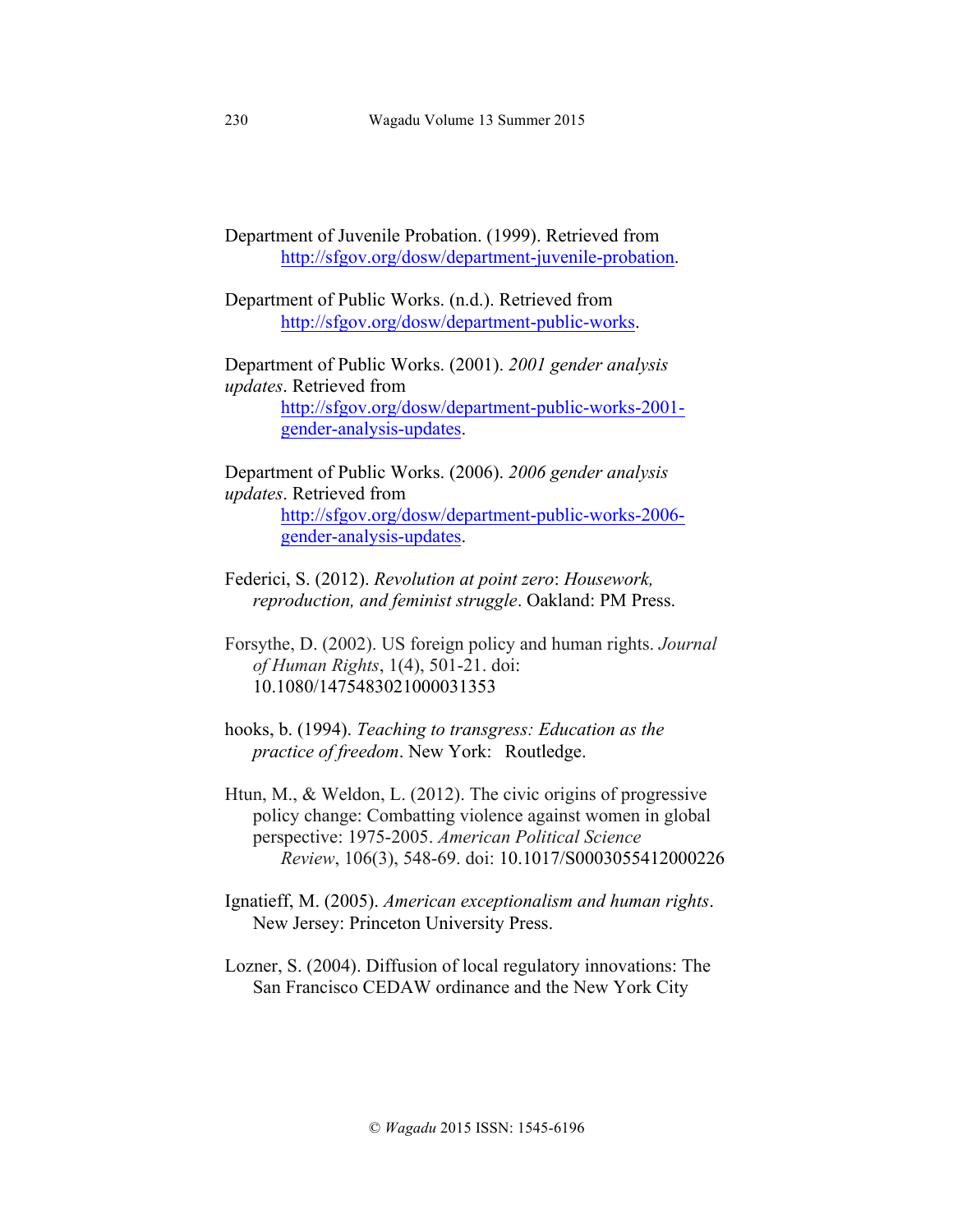human rights initiative. *Columbia Law Review*, 104(768), 768- 800. Retrieved from http://home.heinonline.org.

- Merry, S. (2006). *Human rights and gender violence: Translating international law into local justice*. Chicago: The University of Chicago Press.
- Milani, L. (2001). *Human rights for all—CEDAW: Working for women at home and around the world*. Retrieved from http://www.jwi.org/document.doc?id=282.
- Moravcsik, A. (2005). The paradox of US human rights policy. In M. Ignatieff (Ed.), *American exceptionalism and human rights* (pp. 147-97). New Jersey: Princeton University Press.
- Newsom, G., & Murase, E. (2001). *CEDAW in action: Local implementation in the city and county of San Francisco.*  http://www.sfgov3.org/Modules/ShowDocument.aspx?docume ntid=314.
- Peach, L. (2001). Are women human? The promise and perils of "women's rights as human rights." In L. Bell, A. Nathan, & I. Peleg (Eds.), *Negotiating culture and human rights* (pp. 153- 96). New York Chichester: Columbia University Press.
- Reilly, N. (2009). *Women's Human Rights*. Malden: Polity Press. Rent Board. (2003). Retrieved from http://sfgov.org/dosw/rent-board.
- Roskos, L. (2003). *International law, national sovereignty, and local norms: What's to become of CEDAW in the US? Working paper no. 103*. Retrieved from http://genderandsecurity.org/sites/default/files/international\_la w national sovereignty and local normswhats to become of cedaw in the u.s 0.pdf.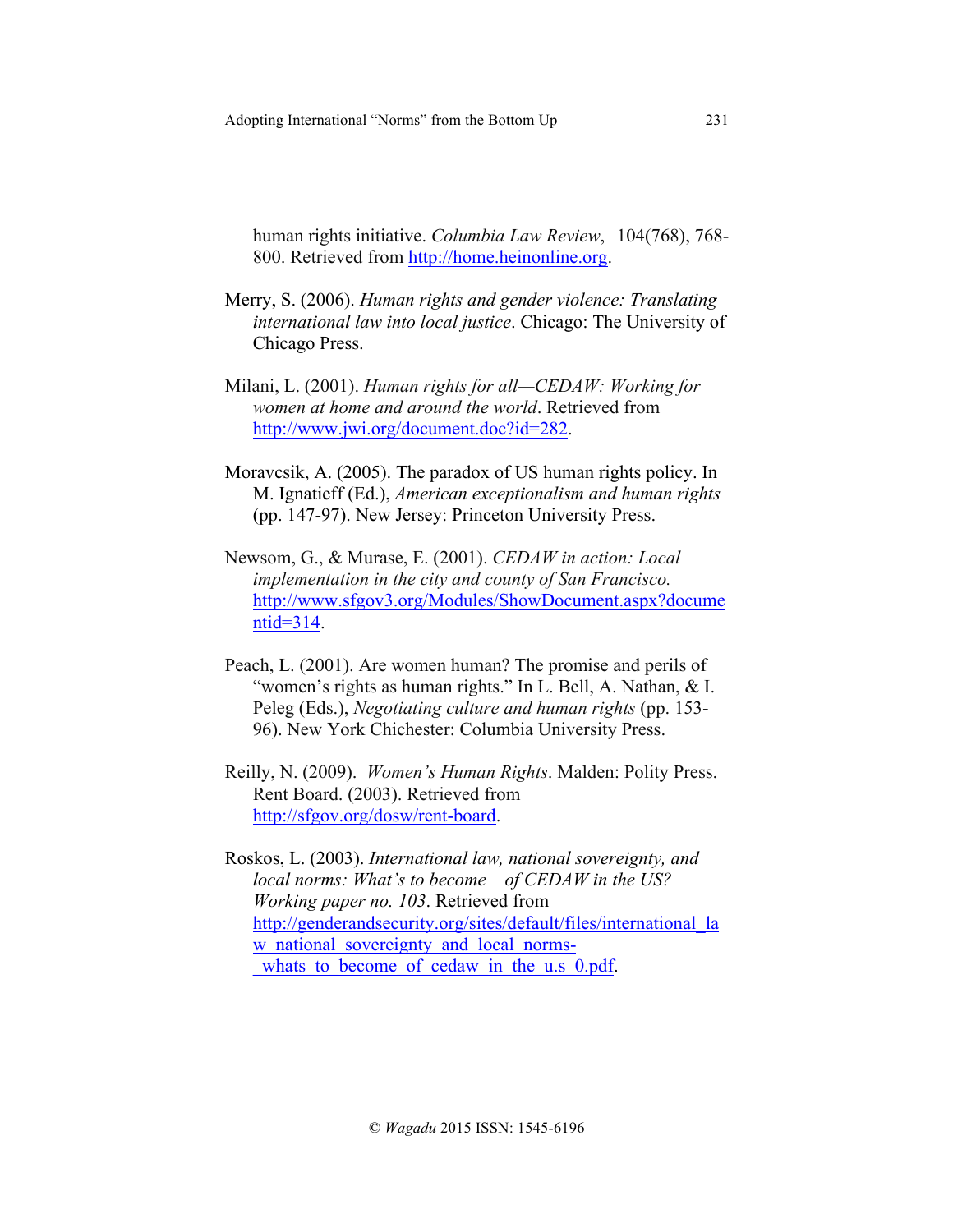- Rothman, B. (1985). The products of conception: The social context of reproductive choices. *Journal of Medical Ethics*, 11(1), 188-92. Retrieved from http://jme.bmj.com.
- The Women's Foundation of California. (n.d.) Retrieved from https://owl.english.purdue.edu/owl/resource/560/03/.
- Travis, M. (2003). Telecommuting: The Escher stairway of work/family conflict. *Maine Law Review*, 55(1), 262-88. Retrieved from http://home.heinonline.org.
- WILD for Human Rights. (n.d.) Retrieved from https://www.law.berkeley.edu/8227.htm.
- Shawki, N. (2011). Global norms, local implementation—How are global norms translated intolocal practice? *Global Studies Journal: Global History, Society, Civilization*, 26(1), 1-13. Retrieved from https://gsj.stonybrook.edu/wpcontent/uploads/2011/09/0026Shawki.pdf.
- Shestack, J. (1998). The philosophic foundations of human rights. *Human Rights Quarterly*, 20(2), 201-34. Retrieved from http://muse.jhu.edu.
- Sidhu, G. (Aug. 2, 1998) San Francisco plunges ahead in adopting a CEDAW treaty of its own. *Chicago Tribune*. Retrieved from http://articles.chicagotribune.com/1998-08- 02/features/9808020347\_1\_cedaw-discrimination-cityagencies.
- Simmons, B. (2009). *Mobilizing for human rights*. New York: Cambridge University Press.